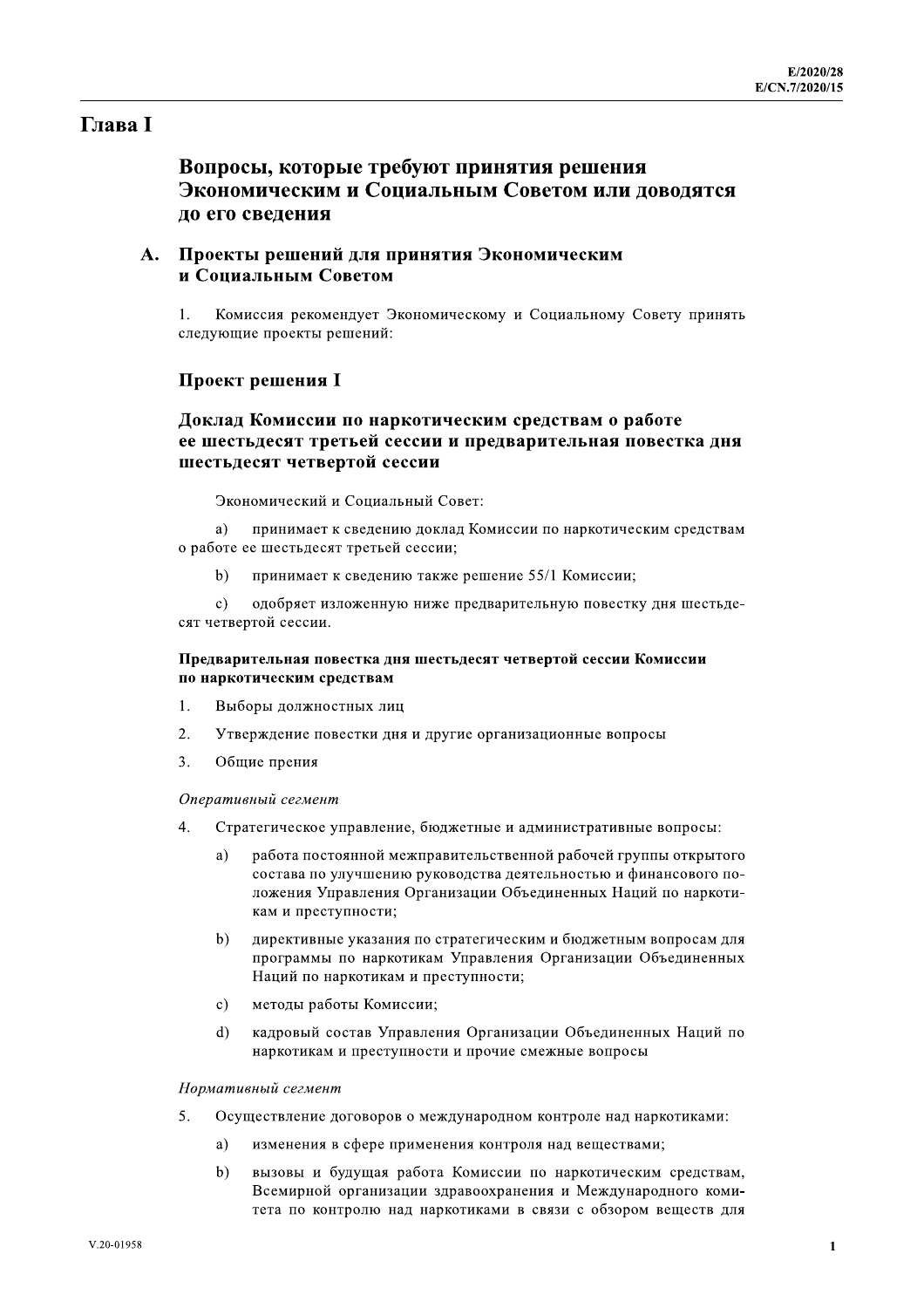возможной разработки рекомендаций в отношении их списочного статуса;

- Международный комитет по контролю над наркотиками;  $c)$
- $\mathbf{d}$ международное сотрудничество с целью обеспечить наличие наркотических средств и психотропных веществ для использования в медицинских и научных целях, не допуская при этом их утечки;
- $e)$ другие вопросы, возникающие в связи с договорами о международном контроле над наркотиками
- Последующие меры по выполнению на национальном, региональном и 6. международном уровнях всех обязательств по решению мировой проблемы наркотиков и борьбе с ней, отраженных в Декларации министров 2019 года
- 7. Межучрежденческое сотрудничество и координация усилий в деле решения мировой проблемы наркотиков и борьбы с ней
- 8. Рекомендации вспомогательных органов Комиссии
- 9. Вклад Комиссии в работу Экономического и Социального Совета в соответствии с резолюцией 72/305 Генеральной Ассамблеи, включая последующую деятельность, обзор и осуществление Повестки дня в области устойчивого развития на период до 2030 года

يو پو پو

- 10. Предварительная повестка дня шестьдесят пятой сессии Комиссии
- $11.$ Прочие вопросы
- 12. Утверждение доклада Комиссии о работе ее шестьдесят четвертой сессии.

#### Проект решения II

#### Доклад Международного комитета по контролю над наркотиками

Экономический и Социальный Совет принимает к сведению доклад Международного комитета по контролю над наркотиками за 2019 год<sup>1</sup>.

#### **B.** Вопросы, которые доводятся до сведения Экономического и Социального Совета

 $\overline{2}$ . До сведения Экономического и Социального Совета доводятся нижеследующие резолюции и решения, принятые Комиссией.

#### Резолюция 63/1

Содействие активизации усилий государств-членов по решению мировой проблемы наркотиков и борьбе с ней, в частности мер, касающихся сокращения предложения, за счет эффективных партнерских отношений со структурами частного сектора

Комиссия по наркотическим средствам,

 $1$  E/INCB/2019/1.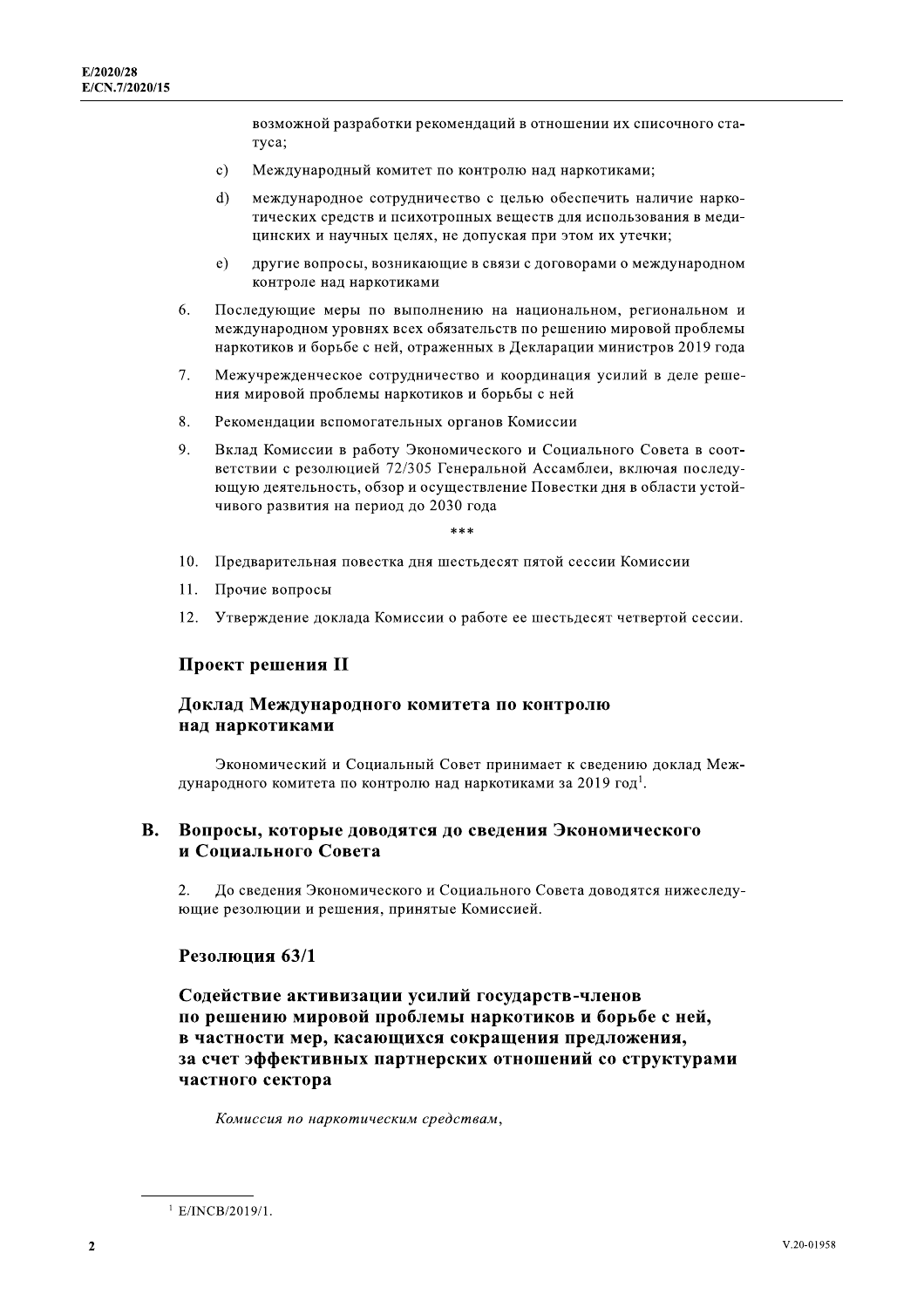подчеркивая, что Единая конвенция о наркотических средствах 1961 года с поправками, внесенными в нее в соответствии с Протоколом 1972 года<sup>2</sup>, Конвенция о психотропных веществах 1971 года<sup>3</sup>, Конвенция Организации Объединенных Наций о борьбе против незаконного оборота наркотических средств и психотропных веществ 1988 года<sup>4</sup> и другие соответствующие международные документы образуют основу системы международного контроля над наркотиками,

напоминая, что Политическая декларация, принятая Генеральной Ассамблеей в 1998 году на ее двадцатой специальной сессии, посвященной совместной борьбе с мировой проблемой наркотиков<sup>5</sup>. Политическая декларация и План действий по налаживанию международного сотрудничества в целях выработки комплексной и сбалансированной стратегии борьбы с мировой проблемой наркотиков 2009 года<sup>6</sup>, совместное заявление министров по итогам проведенного Комиссией по наркотическим средствам в 2014 году обзора на высоком уровне хода осуществления государствами-членами Политической декларации и Плана действий<sup>7</sup>, итоговый документ тридцатой специальной сессии Генеральной Ассамблеи 2016 года, озаглавленный «Наша общая приверженность эффективному решению мировой проблемы наркотиков и борьбе с ней»<sup>8</sup>, и принятая на этапе заседаний на уровне министров шестьдесят второй сессии Комиссии в 2019 году Декларация министров об активизации наших действий на национальном, региональном и международном уровнях в целях ускорения выполнения наших совместных обязательств по решению мировой проблемы наркотиков и борьбе с ней<sup>9</sup> являются важными программными документами о решении мировой проблемы наркотиков и борьбе с ней,

подтверждая главную роль Комиссии по наркотическим средствам как директивного органа Организации Объединенных Наций, несущего основную ответственность за вопросы контроля над наркотиками, и Управления Организации Объединенных Наций по наркотикам и преступности как ведущего органа системы Организации Объединенных Наций по решению мировой проблемы наркотиков и борьбе с ней, а также закрепленную в международных договорах роль Международного комитета по контролю над наркотиками и Всемирной организации здравоохранения,

подчеркивая, что соответствующие субъекты, включая организации частного сектора, играют важную роль, содействуя усилиям государств-членов, направленным на решение мировой проблемы наркотиков и борьбу с ней,

подчеркивая также, что взаимодействие между государствами-членами и организациями частного сектора и их соответствующая деятельность регулируются комплексом норм и положений национального законодательства и международного права.

признавая, что содержание и определение понятия организации частного сектора в разных странах неодинаковы и что организации частного сектора могут вести деятельность в обрабатывающей промышленности, транспортном секторе, в секторе связи, в торговле и других секторах,

приветствуя поддержку, которую организации частного сектора с учетом соответствующих и применимых законов и правил оказывают государствам-членам в их усилиях по борьбе с мировой проблемой наркотиков в форме внедрения

<sup>&</sup>lt;sup>2</sup> United Nations, *Treaty Series*, vol. 976, No. 14152.

<sup>&</sup>lt;sup>3</sup> Ibid., vol. 1019, No. 14956.

<sup>&</sup>lt;sup>4</sup> Ibid., vol. 1582, No. 27627.

<sup>&</sup>lt;sup>5</sup> Резолюция S-20/2 Генеральной Ассамблеи, приложение.

<sup>&</sup>lt;sup>6</sup> См. Официальные отчеты Экономического и Социального Совета, 2009 год, Дополнение № 8 (Е/2009/28), глава I, раздел С.

 $\frac{7}{7}$  См. Официальные отчеты Экономического и Социального Совета, 2014 год, Дополнение № 8 (Е/2014/28), глава I, раздел С.

<sup>&</sup>lt;sup>8</sup> Резолюция S-30/1 Генеральной Ассамблеи, приложение.

<sup>&</sup>lt;sup>9</sup> См. Официальные отчеты Экономического и Социального Совета, 2019 год, Дополнение № 8 (Е/2019/28), глава I, раздел В.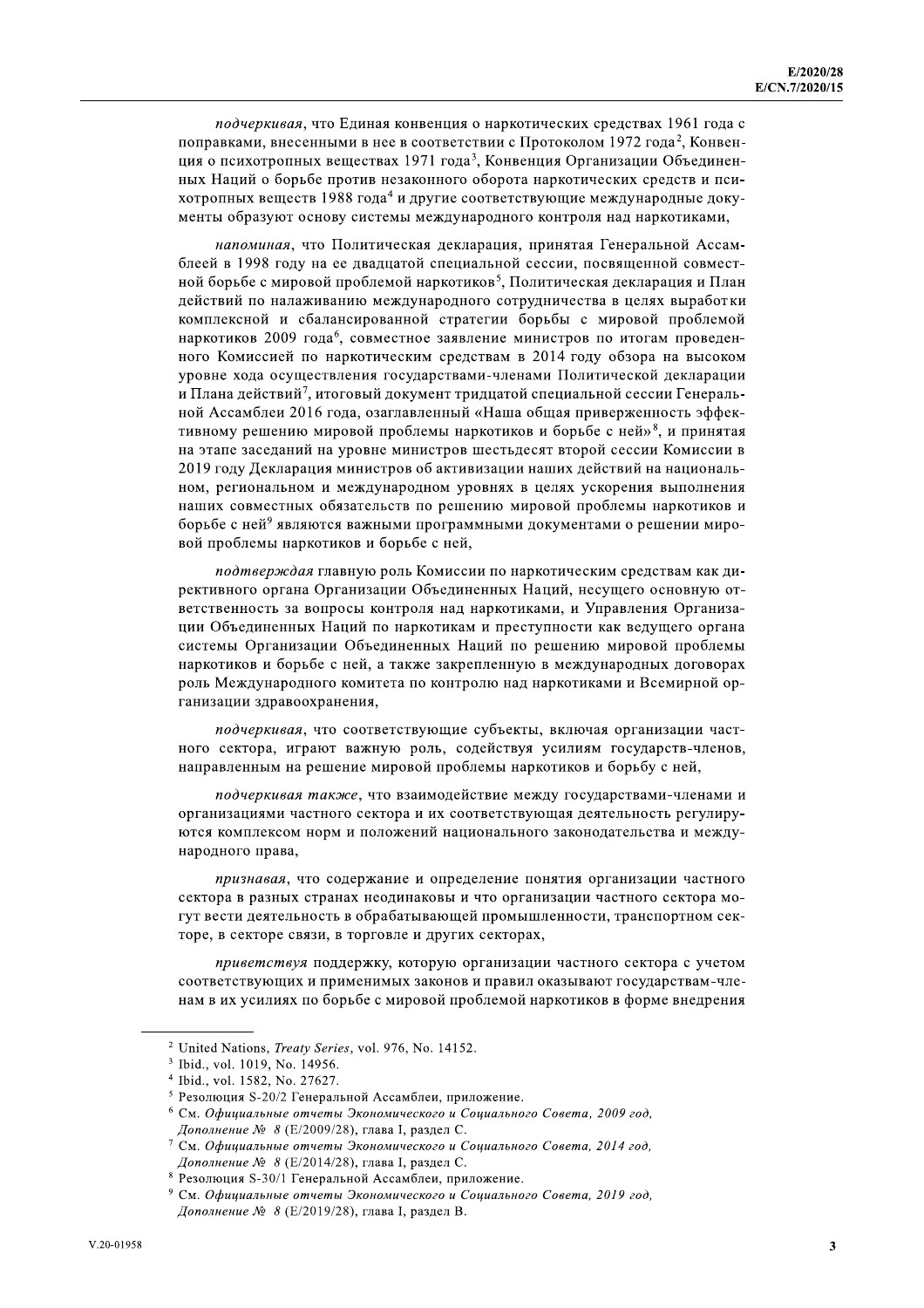инновационных подходов, обмена информацией и защиты своих производственно-сбытовых цепочек, продукции и платформ от преступного использования.

с обеспокоенностью отмечая, что наркоторговцы продолжают использовать средства современной торговли, в том числе услуги и платформы по переводу денежных средств, в целях незаконного оборота прекурсоров, предпрекурсоров и синтетических наркотиков, и приветствуя усилия частного сектора по защите своих производственно-сбытовых цепочек, продукции и платформ от такого использования,

признавая большое значение сотрудничества между правительствами и компаниями сектора информационно-коммуникационных технологий для предотвращения, пресечения и сокращения незаконного оборота наркотиков через интернет и для предотвращения утечки прекурсоров, в том числе путем развития партнерских связей с этими компаниями, такими как провайдеры межкорпоративных услуг, и предотвращения использования криптовалют в таких незаконных сделках,

с удовлетворением отмечая существующий уровень взаимодействия между государствами-членами и частным финансовым сектором в области определения тенденций и обмена соответствующей информацией, касающейся незаконных финансовых потоков, связанных с незаконным оборотом наркотиков, и рекомендуя государствам-членам, в соответствии с национальным законодательством и, когда это необходимо, при поддержке Управления Организации Объединенных Наций по наркотикам и преступности и других соответствующих региональных и международных организаций, расширять такое взаимодействие, в том числе в финансовых центрах и уязвимых коммерческих секторах,

вновь отмечая необходимость применения в деятельности по противодействию незаконному обороту наркотиков и прекурсоров таких подходов, которые предусматривают сотрудничество и координацию усилий компетентных органов, а также промышленности и частного сектора,

с удовлетворением отмечая выпуск комплекта материалов Организации Объединенных Наций по синтетическим наркотикам и разработанную Управлением Организации Объединенных Наций по наркотикам и преступности стратегию преодоления опиоидного кризиса, которые предоставляют в распоряжение государств-членов необходимые ресурсы для противодействия угрозам, создаваемым синтетическими наркотиками, в том числе содействуя налаживанию сотрудничества с организациями частного сектора и активизации взаимодействия с соответствующими международными организациями, включая Всемирную организацию здравоохранения. Международный комитет по контролю над наркотиками, Всемирную таможенную организацию и Всемирный почтовый союз,

особо отмечая важность глобальных платформ связи Международного комитета по контролю над наркотиками, облегчающих обмен информацией в режиме реального времени, в частности Информационно-коммуникационной системы проекта «Ион» и Системы сообщений о случаях, связанных с прекурсорами,

особо отмечая также важность глобального проекта МККН «Оперативные партнерства по борьбе с незаконным распространением и продажей опиоидов» и необходимость его реализации в тесном взаимодействии с Управлением Организации Объединенных Наций по наркотикам и преступности,

приветствуя инициативы Международного комитета по контролю над наркотиками, а именно организацию совместно с государствами-членами совещаний рабочей группы экспертов в составе представителей соответствующих структур государственного и частного секторов в целях изучения и применения практических совместных подходов к противодействию незаконному обороту новых психоактивных вешеств, немелицинских синтетических опиоидов и соответствующих прекурсоров, и выражая признательность Международному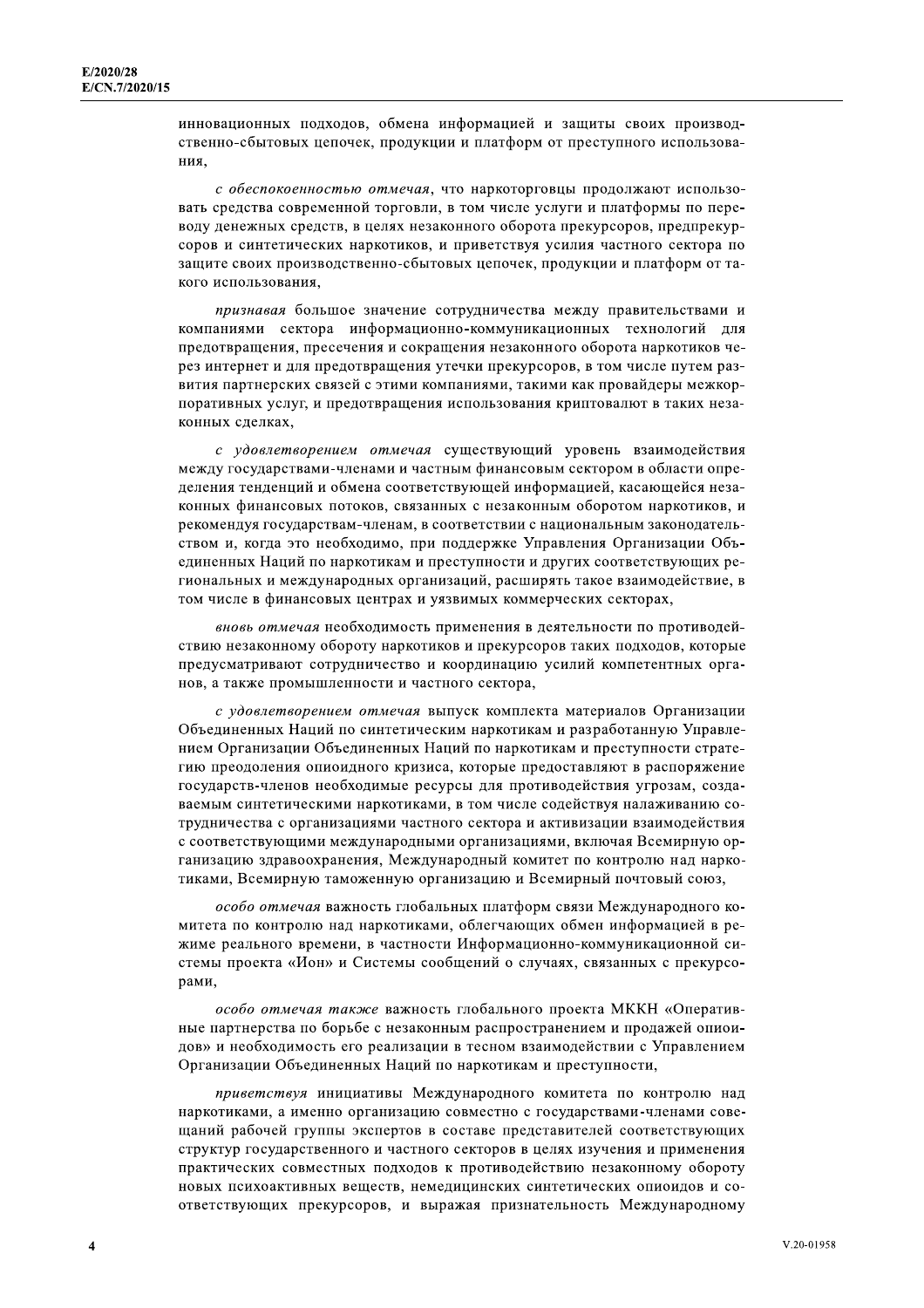комитету по контролю над наркотиками за постоянное информирование государств-членов об итогах этих совещаний,

будучи обеспокоена увеличением масштабов незаконного оборота и утечки химических веществ - прекурсоров и ссылаясь в этой связи на Руководящие принципы подготовки добровольного кодекса поведения химической промышленности<sup>10</sup>, изданные Международным комитетом по контролю над наркотиками,

признавая законную потребность, в частности промышленности и торговли, в доступе к химическим веществам — прекурсорам, часто используемым при незаконном изготовлении наркотических средств и психотропных веществ, и важную роль частного сектора в предупреждении утечки таких веществ из сферы законного изготовления и торговли,

напоминая о перечнях веществ и прекурсоров, не имеющих известного законного применения в медицине или промышленности и ограниченно используемых в исследовательских и аналитических целях, например, о составленном Международным комитетом по контролю над наркотиками ограниченном перечне веществ, подлежащих особому международному надзору, в котором перечислены и отмечены прекурсоры наркотиков, не имеющие известного законного применения, и отмечая, что эти перечни являются полезными инструментами, которыми пользуются соответствующие национальные органы и другие заинтересованные стороны, включая частный сектор, для оказания помощи государствам и частному сектору в принятии надлежащих мер для предупреждения незаконного изготовления и оборота таких веществ и прекурсоров,

выражая признательность государствам-членам за их усилия по противодействию угрозам, создаваемым синтетическими наркотиками, в том числе за определение списочного статуса веществ на национальном уровне по признаку их принадлежности к соответствующему классу в случаях, когда это необходимо.

будучи обеспокоена тем, что незаконное использование материалов и оборудования, применяемых при изготовлении наркотических средств и психотропных веществ, способствует распространению новых психоактивных веществ и ограничивает возможности международного сообщества эффективно контролировать эти вещества, и приветствуя в этой связи разработанное Международным комитетом по контролю над наркотиками руководство по предупреждению и расследованию случаев утечки материалов и оборудования, необходимых для незаконного изготовления наркотиков, с учетом положений статьи 13 Конвенции 1988 года,

признавая, что в определенных случаях партнерские отношения или сотрудничество между правительством и организациями частного сектора, соответствующие внутреннему законодательству, могут также быть востребованными и полезными в борьбе с другими аспектами мировой проблемы наркотиков, например в сокращении спроса и связанной с этим деятельности, а также в обеспечении наличия контролируемых веществ и доступа к ним исключительно для медицинских и научных целей,

 $\mathbf{1}$ . рекомендует государствам-членам налаживать и развивать партнерские связи или сотрудничество с организациями частного сектора в целях содействия усилиям государств-членов, направленным на решение мировой проблемы наркотиков и борьбу с ней, и подтверждает, что участники этого взаимодействия должны соблюдать применимые нормы внутреннего законодательства и международного права, в том числе касающиеся защиты личных данных или данных, имеющих характер собственности, и уважать права человека и основные свободы, включая право на неприкосновенность частной жизни, принимая также во внимание принцип общей и совместной ответственности и

<sup>&</sup>lt;sup>10</sup> Издание Организации Объединенных Наций, в продаже под № R.09.XI.17.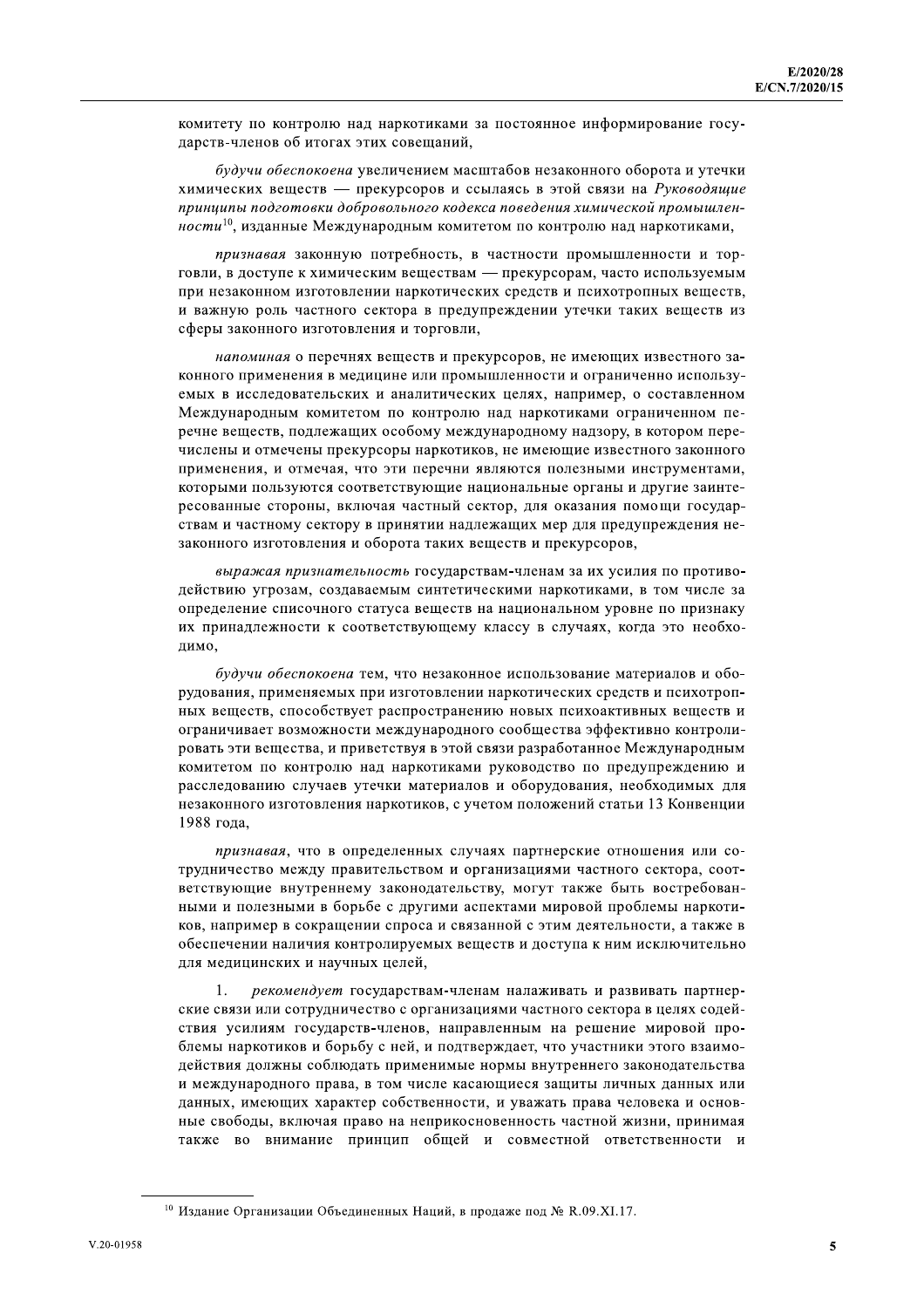необходимость избегать коллизии интересов между надзором за соблюдением нормативных требований и поддержкой добровольного сотрудничества;

рекомендует налаживать партнерское взаимодействие между странами, в которых созданы механизмы добровольного государственно-частного сотрудничества, и странами, желающими создать аналогичные механизмы, с целью, в частности, обмена передовой практикой и информацией в соответствии с национальным законодательством;

 $\mathbf{3}$ рекомендует также в соответствии с национальным законодательством налаживать сотрудничество между органами, занимающимися выявлением и пресечением незаконного оборота наркотиков, утечки прекурсоров и незаконного оборота включенных и не включенных в списки конвенций прекурсоров, используемых для незаконного изготовления наркотиков, и связанного с ними отмывания денег, и организациями частного сектора, в том числе финансовыми учреждениями, определенными нефинансовыми предприятиями и профессиональными кругами, а также поставщиками услуг по переводу денег или ценностей, с целью выявления подозрительных операций;

предлагает государствам-членам и организациям частного сектора избирать такие подходы и формы партнерских отношений, которые предоставляют частному сектору соответствующий уровень гарантий и средства правовой защиты при принятии им мер для защиты своих платформ, услуг и производственно-сбытовых цепочек, а также повышают эффективность выявления и пресечения незаконного оборота наркотиков, утечки и незаконного оборота прекурсоров и связанного с ними отмывания денег, например, предоставлять организациям частного сектора возможность прекращать предоставление услуг наркоторговцам или отказывать им в предоставлении услуг;

5. настоятельно призывает государства-члены предпринять дальнейшие шаги по предотвращению утечки наркотических средств, включая синтетические наркотики, в том числе в форме мер и инициатив, предусматривающих подготовку соответствующих кадров и, в надлежащих случаях, образование и информационно-просветительскую деятельность и взаимодействие с организациями частного сектора:

6. рекомендует государствам-членам использовать Руководящие принципы подготовки добровольного кодекса поведения химической промышленности<sup>10</sup>, изданные Международным комитетом по контролю над наркотиками, и разработанный Комитетом типовой меморандум о договоренности между правительствами и партнерами из частного сектора;

7. признает большое значение системы раннего предупреждения Управления Организации Объединенных Наций по наркотикам и преступности для выявления новых опасных веществ, появляющихся на незаконных рынках, и рекомендует государствам-членам участвовать в подготовке рекомендаций на основе данных системы раннего предупреждения и пользоваться ими;

 $\mathbf{R}$ рекомендует государствам-членам пользоваться перечнями веществ и прекурсоров, не имеющих известного законного применения в медицине или промышленности и ограниченно используемых в исследовательских и аналитических целях, например, составленным Международным комитетом по контролю над наркотиками ограниченным перечнем веществ, подлежащих особому международному надзору, в котором перечислены и отмечены прекурсоры наркотиков, не имеющие известного законного применения;

 $\mathbf Q$ рекомендует также государствам-членам рассмотреть вопрос о применении при осуществлении статьи 13 Конвенции Организации Объединенных Наций о борьбе против незаконного оборота наркотических средств и психотропных веществ 1988 года<sup>4</sup> руководства по предупреждению и расследованию случаев утечки материалов и оборудования, необходимых для незаконного изготовления наркотиков, разработанное Международным комитетом по контролю над наркотиками;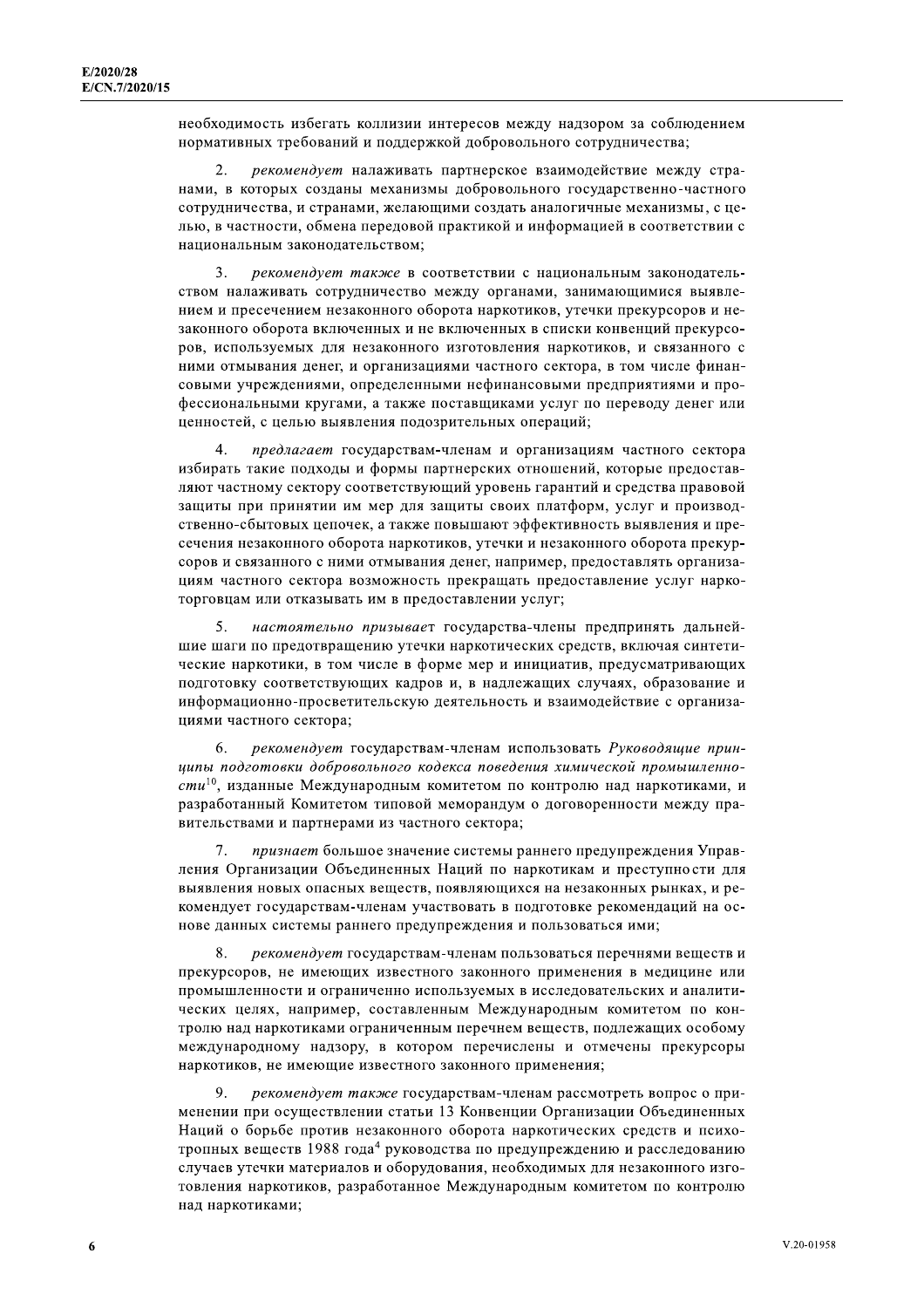просит Управление Организации Объединенных Наций по наркоти-10. кам и преступности и предлагает Международному комитету по контролю над наркотиками в рамках его предусмотренного договорами мандата, а именно оказывать государствам-членам помощь в их усилиях по достижению целей конвенций о контроле над наркотиками, а также, в зависимости от обстоятельств, другим региональным и международным организациям и соответствующим заинтересованным сторонам продолжать в сотрудничестве с государствами-членами внедрять практические методы работы и инновационные формы сотрудничества между правительствами и профильными структурами частного сектора в интересах предотвращения использования законных отраслей для целей незаконного изготовления и оборота наркотиков, в том числе синтетических наркотиков, и прекурсоров;

11. предлагает государствам-членам использовать комплект материалов Организации Объединенных Наций по синтетическим наркотикам для информационного обеспечения и осуществления национальных стратегических мер, направленных на решение мировой проблемы наркотиков и борьбу с ней, в частности мер, касающихся сокращения предложения, на основе эффективного партнерского взаимодействия со структурами частного сектора;

12. предлагает Управлению Организации Объединенных Наций по наркотикам и преступности, Международному комитету по контролю над наркотиками и Всемирной организации здравоохранения в рамках их существующих мандатов удовлетворять просьбы государств-членов об оказании технической помощи для содействия их усилиям, направленным на решение мировой проблемы наркотиков и борьбу с ней, в частности мерам, касающимся сокращения предложения, на основе эффективного партнерского взаимодействия со структурами частного сектора;

13. предлагает государствам-членам и другим донорам предоставлять внебюджетные ресурсы на вышеизложенные цели в соответствии с правилами и процедурами Организации Объединенных Наций.

#### Резолюция 63/2

# Поддержка и совершенствование сбора и анализа достоверных и сопоставимых данных в целях укрепления сбалансированных, комплексных, всеобъемлющих, междисциплинарных и научно обоснованных мер противодействия мировой проблеме наркотиков

#### Комиссия по наркотическим средствам,

ссылаясь на итоговый документ состоявшейся в 2016 году тридцатой специальной сессии Генеральной Ассамблеи, озаглавленный «Наша общая приверженность эффективному решению мировой проблемы наркотиков и борьбе с ней»<sup>11</sup>, в котором государства-члены признали, что решение мировой проблемы наркотиков остается общей и совместной обязанностью, которая должна выполняться на многосторонней основе посредством эффективного и более широкого международного сотрудничества и требует применения комплексного, междисциплинарного, взаимоукрепляющего, сбалансированного, научно обоснованного и всеобъемлющего подхода,

ссылаясь также на принятую на ее шестьдесят второй сессии в 2019 году Декларацию министров об активизации наших действий на национальном, региональном и международном уровнях в целях ускорения выполнения наших совместных обязательств по решению мировой проблемы наркотиков и борьбе

<sup>&</sup>lt;sup>11</sup> Резолюция S-30/1 Генеральной Ассамблеи, приложение.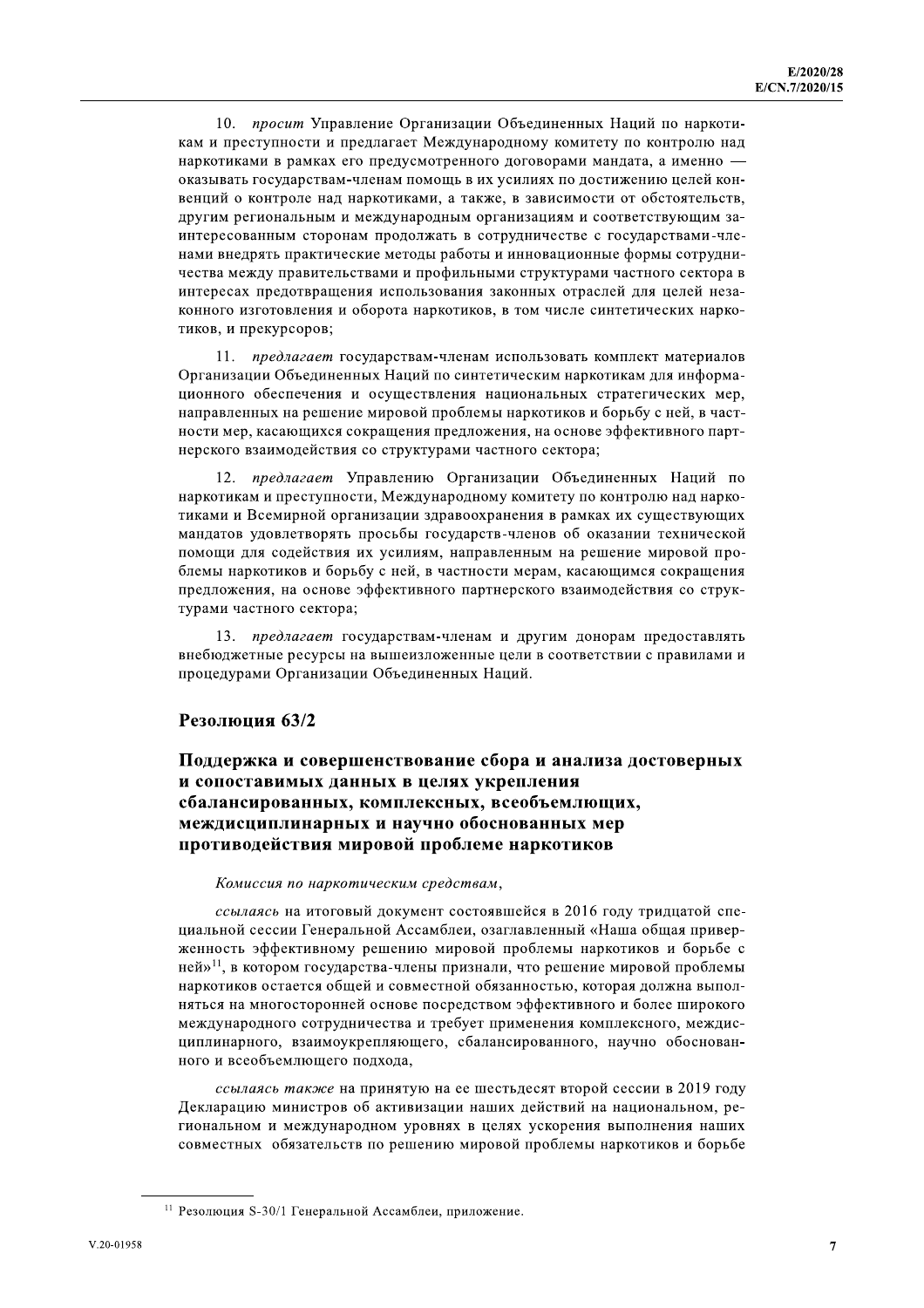с ней<sup>12</sup>, в которой государства-члены обязались обезопасить наше будущее и обеспечить, чтобы никто из людей, затронутых мировой проблемой наркотиков, не был обойден вниманием, активизировав усилия по устранению пробелов в реагировании на сохраняющиеся и новые тенденции и вызовы путем принятия сбалансированных, комплексных, всеобъемлющих, междисциплинарных и научно обоснованных мер противодействия мировой проблеме наркотиков, отводя центральное место в этих усилиях обеспечению безопасности, здоровья и благополучия всех членов общества, в особенности молодежи и детей,

напоминая далее, что в Декларации министров государства-члены обязались обеспечить, чтобы направляемая Комиссией дальнейшая работа по выполнению всех обязательств, касающихся решения мировой проблемы наркотиков и борьбы с ней, взятых начиная с 2009 года, проходила в едином режиме, для чего необходимо, в частности, обеспечить, чтобы при сборе достоверных и сопоставимых данных с помощью усовершенствованного и оптимизированного вопросника к ежегодным докладам учитывались все обязательства,

ссылаясь на Политическую декларацию и План действий 2009 года по налаживанию международного сотрудничества в целях выработки комплексной и сбалансированной стратегии борьбы с мировой проблемой наркотиков<sup>13</sup>, в которых государства-члены приняли во внимание необходимость разработки показателей и инструментов для сбора и анализа точных, надежных и сопоставимых данных по всем соответствующим аспектам мировой проблемы наркотиков и, в соответствующих случаях, совершенствования новых показателей и инструментов, рекомендовали, чтобы Комиссия по наркотическим средствам приняла дальнейшие меры для решения этого вопроса, и рекомендовали разработать с помощью Комиссии по наркотическим средствам и во взаимодействии со Статистической комиссией Экономического и Социального Совета четкие и поддающиеся измерению показатели сокращения предложения наркотиков для точной оценки прогресса в достижении целей и выполнении задач, которые, возможно, будут установлены международным сообществом на период после 2009 года,

приветствуя проведение на основе широкого участия консультаций на уровне экспертов по вопросу о совершенствовании и оптимизации имеющегося вопросника к ежегодным докладам, организованных Управлением Организации Объединенных Наций по наркотикам и преступности в тесном взаимодействии с государствами-членами,

ссылаясь на взятое государствами-членами обязательство поддерживать и совершенствовать сбор, анализ и совместное использование качественных и сопоставимых данных, в частности посредством целенаправленного, эффективного и устойчивого создания потенциала, в тесном сотрудничестве с Международным комитетом по контролю над наркотиками, Всемирной организацией здравоохранения, а также Управлением Организации Объединенных Наций по наркотикам и преступности и другими соответствующими партнерами, в том числе посредством сотрудничества между Комиссией по наркотическим средствам и Статистической комиссией, с целью укрепления национального потенциала в области сбора данных для повышения доли респондентов и расширения географического и тематического охвата данных, представляемых в соответствии со всеми обязательствами:

подтверждая свою резолюцию 58/7 «Укрепление сотрудничества с научным сообществом, включая академические круги, и продвижение научных исследований в области политики, направленной на сокращение спроса на наркотики и их предложения, в целях нахождения эффективных решений по различным аспектам мировой проблемы наркотиков» от 17 марта 2015 года, в которой она признала необходимость увеличения инвестиций в научно обоснованные

<sup>12</sup> См. Официальные отчеты Экономического и Социального Совета, 2019 год, Дополнение № 8 (Е/2019/28), глава I, раздел В.

<sup>13</sup> См. Официальные отчеты Экономического и Социального Совета, 2009 год, Дополнение № 8 (Е/2009/28), глава I, раздел С.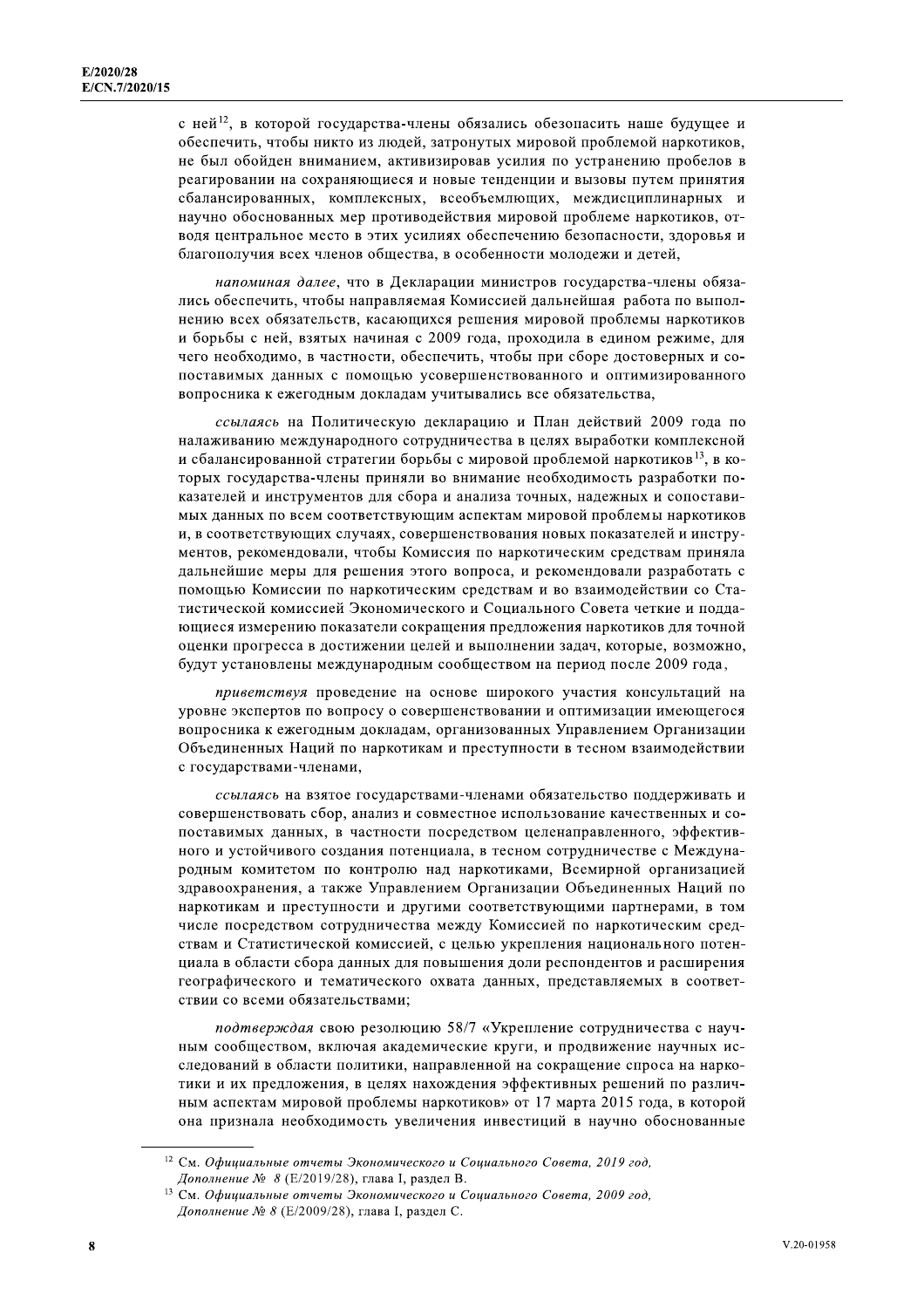исследования и оценку с тем, чтобы надлежащим образом осуществлять и оценивать эффективность политики в области сокращения спроса на наркотики и их предложения и связанных с этим программ,

признавая возможность участия других соответствующих заинтересованных сторон, включая гражданское общество, затронутые проблемой наркотиков группы населения и семьи, членов общин и местные организации, в разработке и осуществлении мероприятий по сбору данных, мониторингу и оценке политики и программ в отношении наркотиков,

признавая также, что для разработки наркополитики и оценки ее эффективности чрезвычайно важно активизировать сбор данных и исследовательскую работу, что это требует полной, своевременной, объективной и достоверной информации о тенденциях наркопотребления и их влиянии на здоровье, а также об изменениях в предложении наркотиков и динамике наркорынка, и что в этой связи для эффективного и действенного решения мировой проблемы наркотиков во всех ее аспектах необходимо проводить больше исследований и увеличивать объем эмпирических научных знаний, учитывая при этом, что для понимания и анализа изменений в явлении наркотизма необходимы совместные усилия, согласованные действия и знания, которые ни одна страна не способна мобилизовать самостоятельно,

подчеркивая важность описания в ежегодном Всемирном докладе о наркотиках сохраняющихся и новых тенденций в мировой проблеме наркотиков и связанных с ней вызовов и их возможных последствий для политики,

отмечая, что, несмотря на проделанную в истекшие годы большую работу по улучшению качества приводимых во Всемирном докладе о наркотиках данных, которые в значительной мере основаны на информации, представляемой государствами-членами в вопросниках к ежегодным докладам, выработка этих данных остается сложной задачей, поскольку в ряде государств-членов отсутствуют системы мониторинга, необходимые для выработки объективных, достоверных и сопоставимых на международном уровне данных,

одобряя проводимую Управлением Организации Объединенных Наций по наркотикам и преступности работу по сбору, анализу и представлению данных о мировой ситуации с наркотиками, которая крайне важна для более убедительного обоснования наших действий на национальном, региональном и международном уровнях и для выявления областей, в которых нам необходимо ускорить выполнение совместных обязательств по решению мировой проблемы наркотиков и борьбе с ней, и обращаясь к Управлению с просьбой и впредь оказывать государствам-членам по запросу поддержку в деятельности по сбору и анализу данных, в том числе в тех областях, по которым наблюдается нехватка данных,

принимая к сведению усилия Управления Организации Объединенных Наций по наркотикам и преступности, направленные на координацию и обеспечение эффективности взаимодействия между структурами системы Организации Объединенных Наций в интересах содействия осуществлению политики в области международного контроля над наркотиками и выполнению международных обязательств на основе эмпирических научных данных, в частности посредством совершенствования и координации сбора данных,

с удовлетворением отмечая свое тесное сотрудничество со Статистической комиссией, констатируя при этом, что методологические сложности со сбором данных, касающихся наркотиков, требуют также применения надлежащих методов и знаний,

ссылаясь на свою резолюцию 60/4 от 17 марта 2017 года «Предотвращение вредных последствий и рисков для здоровья, связанных с употреблением новых психоактивных веществ, и меры реагирования на них» и признавая проделанную Управлением Организации Объединенных Наций по наркотикам и преступности работу по сбору токсикологических и фармакологических данных о новых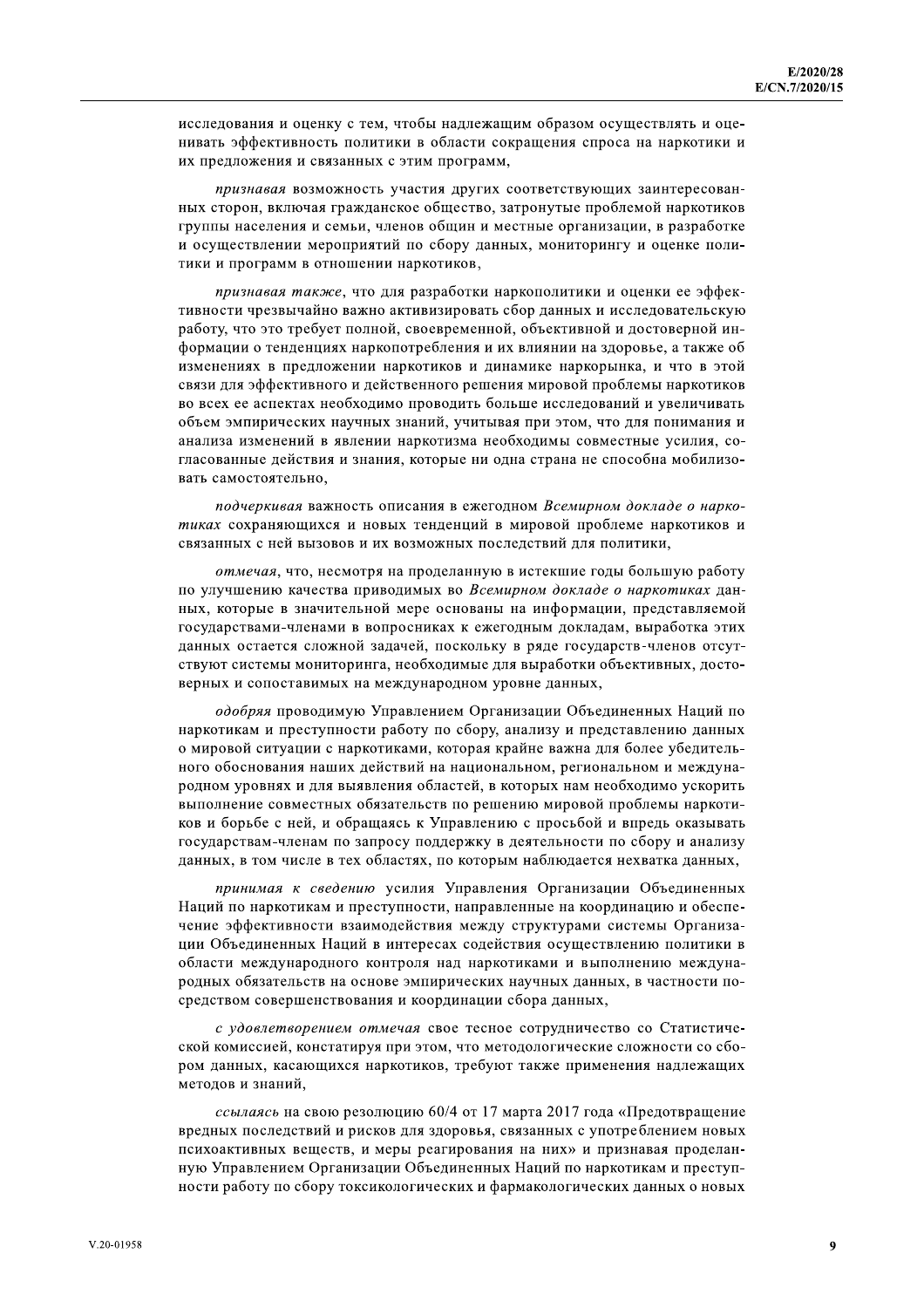психоактивных веществах в целях научного обоснования мер реагирования и решений, касающихся наркополитики,

подчеркивая, что государствам-членам необходимо расширять, в надлежащих случаях, сотрудничество в форме обмена научной информацией, передовым опытом и извлеченными уроками в целях совершенствования наших сбалансированных, комплексных, всеобъемлющих, междисциплинарных и научно обоснованных мер противодействия мировой проблеме наркотиков,

призывает государства-члены проводить анализ своей политики и  $\mathbf{1}$ мер реагирования, в том числе касающихся сокращения спроса и предложения, альтернативного развития, международного сотрудничества, обеспечения наличия и доступности контролируемых веществ для медицинских и научных целей и таких сквозных вопросов, как наркотики и права человека, молодежь, женщины и дети, уязвимые члены общества и общины, осуществляя сбор убедительных с научной точки зрения данных о действенности и эффективности их политики и мер для решения мировой проблемы наркотиков и борьбы с ней;

2. рекомендует государствам-членам собирать и предоставлять количественные и качественные данные, касающиеся мировой проблемы наркотиков, в разбивке по возрасту и полу, в том числе при заполнении вопросника к ежегодным докладам, а также в докладах, представляемых Комиссией по наркотическим средствам, как это предусмотрено тремя международными конвенциями о контроле над наркотиками, и учитывать гендерную проблематику при проведении исследований и анализа различных аспектов мировой проблемы наркотиков с целью восполнения пробела в знаниях, касающихся женщин и употребления наркотиков;

 $3.$ призывает государства-члены сотрудничать друг с другом, в том числе по линии их компетентных национальных органов и национальных статистических ведомств и инвестировать в накопление научной информации, передового опыта и извлеченных уроков и обмениваться ими с целью расширения нашего потенциала и коллективных знаний об эффективности и действенности наших подходов к решению мировой проблемы наркотиков и борьбе с ней;

предлагает всем сторонам провести аналитическую работу с целью  $\Delta$ определить, каким образом сбор достоверных и сопоставимых данных для укрепления сбалансированных, комплексных, всеобъемлющих, междисциплинарных и научно обоснованных мер борьбы с мировой проблемой наркотиков может способствовать достижению целей в области устойчивого развития;

5. предлагает Управлению Организации Объединенных Наций по наркотикам и преступности, Международному комитету по контролю над наркотиками, Всемирной организации здравоохранения и другим соответствующим учреждениям системы Организации Объединенных Наций, а также региональным и межправительственным организациям оптимизировать международную и региональную деятельность по сбору данных и усовершенствовать обмен данными между организациями - это позволит укрепить межучрежденческое сотрудничество и избежать дублирования работы;

предлагает Управлению Организации Объединенных Наций по 6 наркотикам и преступности продолжать развивать сотрудничество со Статистической комиссией и научным сообществом, включая академические круги, в решении конкретной задачи сбора и анализа данных о мировой проблеме наркотиков, в том числе о сохраняющихся и новых угрозах;

 $7<sub>1</sub>$ просит Управление Организации Объединенных Наций по наркотикам и преступности в сотрудничестве с Международным комитетом по контролю над наркотиками, Всемирной организацией здравоохранения, другими соответствующими международными организациями, а также во взаимодействии с государствами-членами разрабатывать международные стандарты сбора лостоверных, належных и сопоставимых данных, относящихся к решению мировой проблемы наркотиков, и содействовать их внедрению, в том числе за счет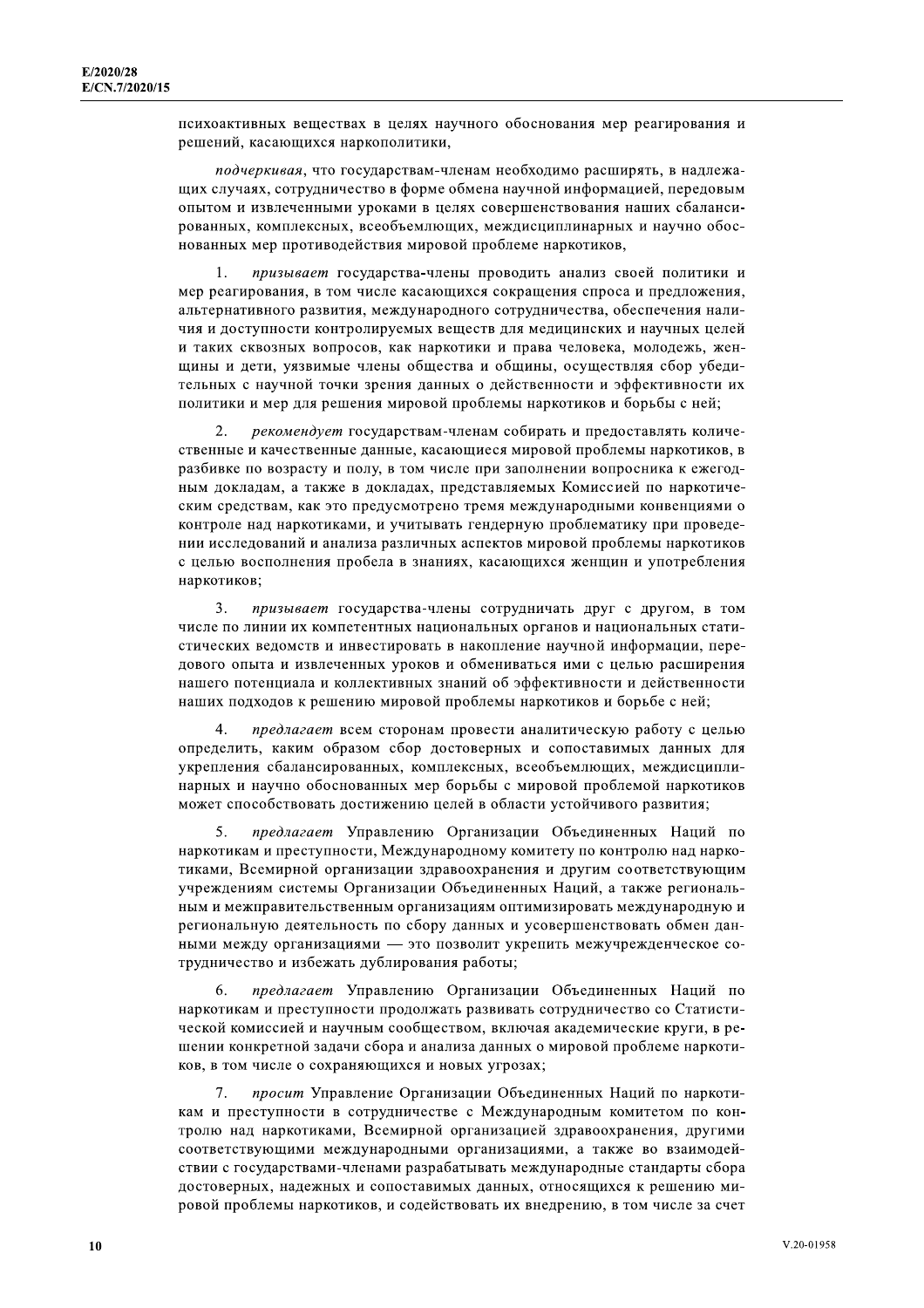совершенствования и оптимизации вопросника к ежегодным докладам с должным учетом положения стран с разными возможностями и потребностями в том, что касается сбора данных;

8. просит также Управление Организации Объединенных Наций по наркотикам и преступности продолжать содействовать развитию и укреплению регионального потенциала в области сбора, анализа и представления данных, поскольку это может помочь государствам-членам, испытывающим схожие трудности, обмениваться опытом и примерами передовой практики, а в рамках международной системы - избегать дублирования усилий и извлекать максимальную пользу из применения опыта и знаний таких региональных сетевых объединений, как Европейский центр мониторинга наркотиков и наркомании и его Европейская информационная сеть по наркотикам и наркомании, Межамериканская комиссия по борьбе со злоупотреблением наркотическими средствами, Африканский союз, Шанхайская организация сотрудничества, Центральноазиатский региональный информационный координационный центр по борьбе с незаконным оборотом наркотических средств, психотропных веществ и их прекурсоров и Ассоциация государств Юго-Восточной Азии;

9 просит далее Управление Организации Объединенных Наций по наркотикам и преступности продолжать работу по созданию неофициальной международной научной сети, как это предусмотрено резолюцией 58/7, и рассмотреть вопрос о ее вкладе в деятельность Управления по поддержке и совершенствованию сбора и анализа достоверных, надежных и сопоставимых данных;

10. просит Управление Организации Объединенных Наций по наркотикам и преступности и предлагает Международному комитету по контролю над наркотиками, Всемирной организации здравоохранения и другим учреждениям Организации Объединенных Наций продолжать удовлетворять, в рамках своих мандатов и на основе эмпирических научных знаний, просьбы об оказании консультативной и иной помощи, поступающие от государств, которые пересматривают и обновляют свою наркополитику или практические меры;

11. просит Директора-исполнителя Управления Организации Объединенных Наций по наркотикам и преступности регулярно информировать государства-члены об усилиях Управления, направленных на координацию и обеспечение эффективного взаимодействия между учреждениями системы Организации Объединенных Наций в поддержку осуществления политики в области международного контроля над наркотиками и для содействия выполнению международных обязательств на основе эмпирических научных данных, в частности посредством совершенствования и координации сбора данных;

12. рекомендует Управлению Организации Объединенных Наций по наркотикам и преступности в тесном сотрудничестве с государствами-членами, соответствующими учреждениями Организации Объединенных Наций и межправительственными и региональными организациями выработать методологию адресной помощи в создании потенциала, соответствующего потребностям и условиям разных стран, и содействовать его применению, с тем чтобы облегчить сбор достоверных, надежных и сопоставимых данных и представление данных, запрашиваемых в вопроснике к ежегодным докладам;

13. рекомендует также Управлению Организации Объединенных Наций по наркотикам и преступности продолжать удовлетворять просьбы о содействии обмену между государствами-членами примерами передовой практики и извлеченными уроками, дающими представление об эффективности их усилий по выработке сбалансированных, комплексных, всеобъемлющих, междисциплинарных и научно обоснованных мер противодействия мировой проблеме наркотиков:

14. предлагает государствам-членам и другим донорам рассмотреть возможность предоставления внебюджетных ресурсов на цели, изложенные в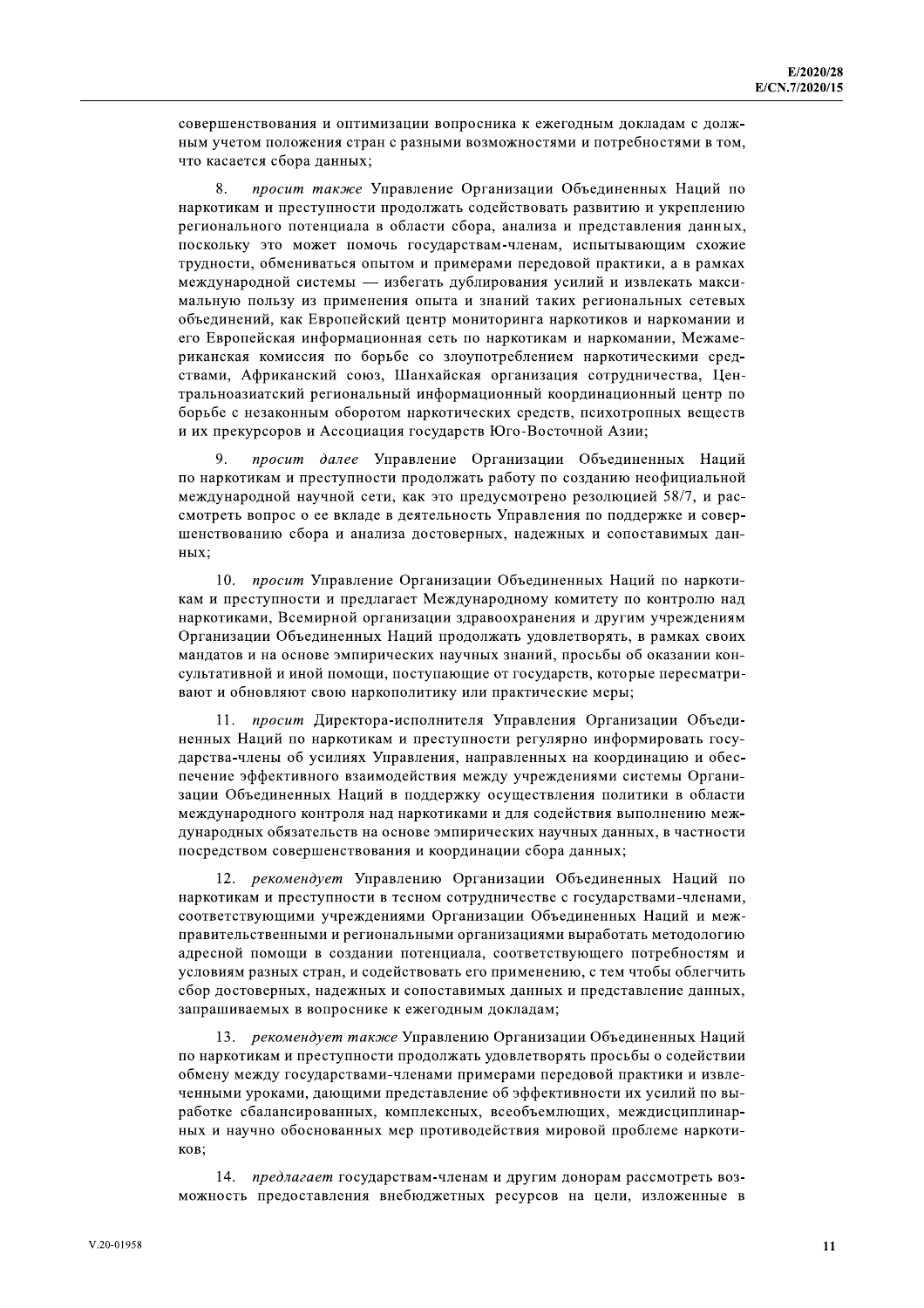настоящей резолюции, в соответствии с правилами и положениями Организации Объединенных Наций.

#### Резолюция 63/3

Поощрение информационно-просветительской деятельности, образовательных мероприятий и подготовки кадров в рамках комплексного подхода к обеспечению наличия и доступности находящихся под международным контролем веществ для медицинских и научных целей и более рационального их использования

#### Комиссия по наркотическим средствам,

ссылаясь на Единую конвенцию о наркотических средствах 1961 года с поправками, внесенными Протоколом 1972 года<sup>14</sup>, в которой стороны признали, что применение наркотических средств в медицине продолжает быть необходимым для облегчения боли и страданий и что должны быть приняты надлежащие меры для удовлетворения потребностей в наркотических средствах для таких целей.

ссылаясь также на Конвенцию о психотропных веществах 1971 года<sup>15</sup>, в которой признается, что использование психотропных вешеств для медицинских и научных целей необходимо и что их доступность для таких целей не должна чрезмерно ограничиваться,

ссылаясь далее на статью 12 Международного пакта об экономических, социальных и культурных правах<sup>16</sup>, в которой государства-участники признали право каждого человека на наивысший достижимый уровень физического и психического здоровья и которая гласит, что меры, которые должны быть приняты участвующими в этом Пакте государствами для полного осуществления этого права, включают мероприятия, необходимые для создания условий, которые обеспечивали бы всем медицинскую помощь и медицинский уход в случае болезни,

признавая, что обладание наивысшим достижимым уровнем здоровья является одним из основных прав всякого человека без различия расы, религии, политических убеждений, экономического или социального положения, и вновь заявляя о своей приверженности уважению, защите и поощрению всех прав человека, основных свобод, достоинства, присущего всем людям, и верховенства права в процессе разработки и осуществления политики в отношении наркотиков,

ссылаясь на Декларацию министров об активизации наших действий на национальном, региональном и международном уровнях в целях ускорения выполнения наших совместных обязательств по решению мировой проблемы наркотиков и борьбе с ней<sup>17</sup>, принятую на ее шестьдесят второй сессии в 2019 году, в которой государства-члены вновь выразили решительное намерение обеспечить наличие и доступность контролируемых веществ для медицинских и научных целей, в том числе для облегчения боли и страданий, и устранить существующие препятствия в этом отношении, в том числе в плане ценовой доступности,

ссылаясь также на итоговый документ тридцатой специальной сессии Генеральной Ассамблеи. озаглавленный «Наша общая приверженность

<sup>&</sup>lt;sup>14</sup> United Nations, *Treaty Series*, vol. 976, No. 14152.

<sup>&</sup>lt;sup>15</sup> United Nations, *Treaty Series*, vol. 1019, No. 14956.

<sup>&</sup>lt;sup>16</sup> Резолюция 2200 A (XXI) Генеральной Ассамблеи, приложение.

<sup>17</sup> См. Официальные отчеты Экономического и Социального Совета, 2019 год, Дополнение № 8 (Е/2019/28), глава I, раздел В.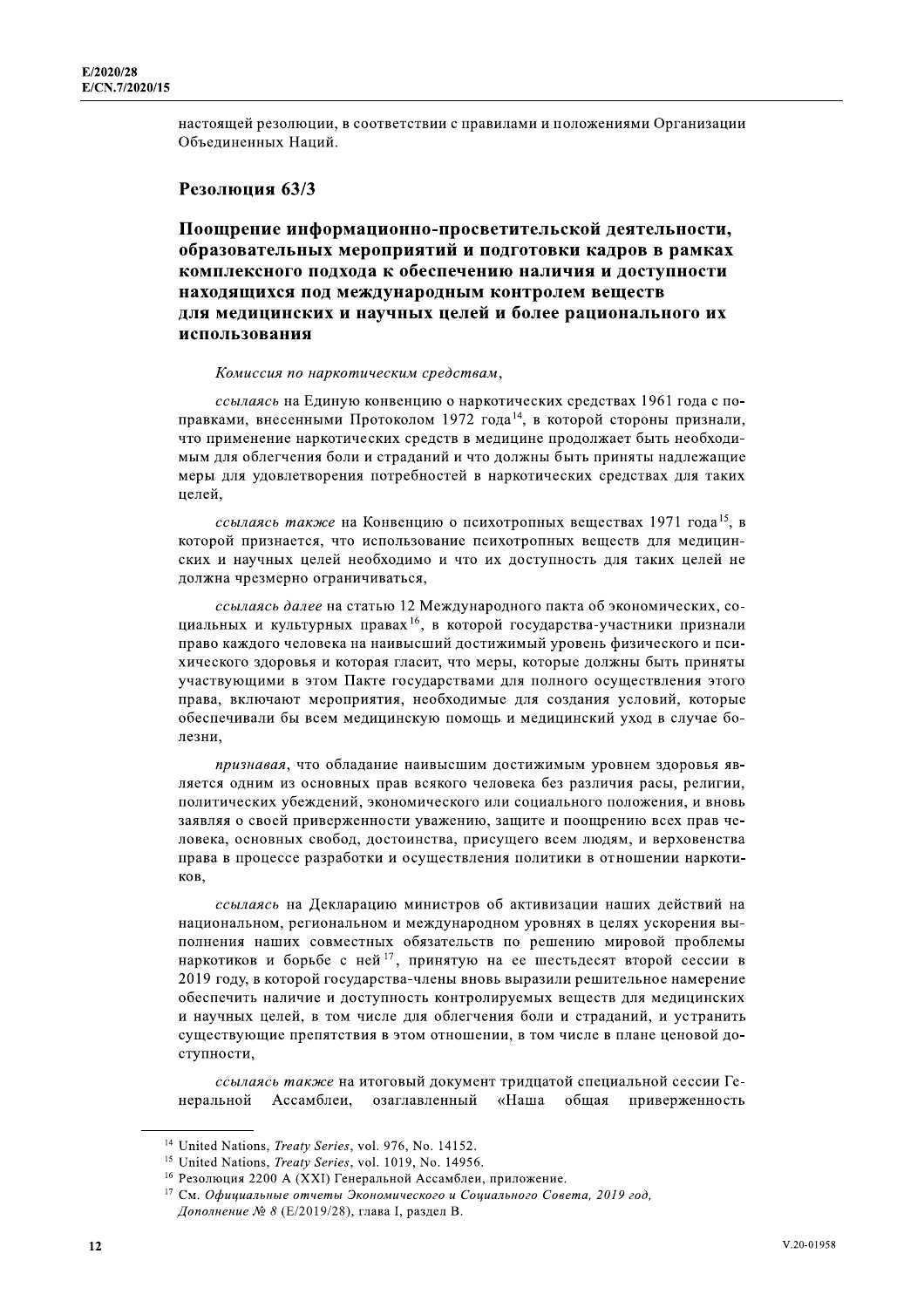эффективному решению мировой проблемы наркотиков и борьбе с ней»<sup>18</sup>, в котором государства-члены заявили о своей приверженности расширению доступа к контролируемым веществам для медицинских и научных целей путем принятия надлежащих мер по устранению препятствий на этом пути, связанных в том числе с законодательством, системами правового регулирования, системами здравоохранения, доступностью, подготовкой специалистов системы здравоохранения, обучением и информационно-разъяснительной работой, исчислениями, оценками и отчетностью, ориентировочными показателями потребления веществ, находящихся под контролем, и международным сотрудничеством и координацией, и в то же время предотвращению утечки таких веществ, злоупотребления ими и их незаконного оборота,

вновь заявляя о том, что усилия по достижению целей в области устойчивого развития и эффективному решению мировой проблемы наркотиков дополняют и взаимно укрепляют друг друга, и в частности, что усилия по расширению доступа к находящимся под международным контролем веществам для использования в медицинских и научных целях способствует решению задачи 3.8, относящейся к целям в области устойчивого развития, которая заключается в обеспечении доступа к качественным основным медико-санитарным услугам и к безопасным, эффективным, качественным и недорогим основным лекарственным средствам и вакцинам для всех.

ссылаясь на свою резолюцию 53/4 от 12 марта 2010 года, касающуюся содействия обеспечению наличия достаточного количества контролируемых на международном уровне наркотиков законного происхождения для использования в медицинских и научных целях и предупреждения их утечки и злоупотребления ими, свою резолюцию 54/6 от 25 марта 2011 года, посвященную содействию обеспечению наличия достаточного количества контролируемых на международном уровне наркотических средств и психотропных веществ для использования в медицинских и научных целях и мерам по предупреждению их утечки и злоупотребления ими, и свою резолюцию 62/5 от 22 марта 2019 года об укреплении потенциала государств-членов в области надлежащего исчисления и оценки потребностей в находящихся под международным контролем веществах для использования в медицинских и научных целях,

ссылаясь также на свою резолюцию 61/11 от 16 марта 2018 года о поощрении подходов, исключающих стигматизацию, для обеспечения наличия, доступности услуг по охране здоровья, уходу и социальному обеспечению для лиц, употребляющих наркотики, и доступа к этим услугам и руководствуясь итоговым документом тридцатой специальной сессии Генеральной Ассамблеи, в котором государства-члены подтвердили свою твердую готовность предупреждать социальную маргинализацию и поощрять социальные установки, свободные от стигматизации, и добровольное участие отдельных лиц, страдающих расстройствами на почве употребления наркотиков, в программах лечения при условии их осознанного согласия, если это соответствует национальному законодательству, и разрабатывать и осуществлять информационно-пропагандистские программы и кампании с участием, в надлежащих случаях, бывших наркопотребителей, давно вернувшихся к нормальной жизни, в целях предупреждения социальной маргинализации и поощрения социальных установок, свободных от стигматизации, а также побуждения лиц, потребляющих наркотики, к обращению за медицинской помощью и уходом и принятия мер для облегчения доступа к лечению и наращивания потенциала,

будучи глубоко обеспокоена тем, что недостаточное удовлетворение потребностей в обезболивании представляет серьезную проблему в большинстве стран мира, от которой больше всего страдают дети, и что глобальные различия и диспропорции в доступе к веществам, находящимся под международным контролем, особенно в развивающихся странах, сохраняются, несмотря на все

<sup>&</sup>lt;sup>18</sup> Резолюция S-30/1 Генеральной Ассамблеи, приложение.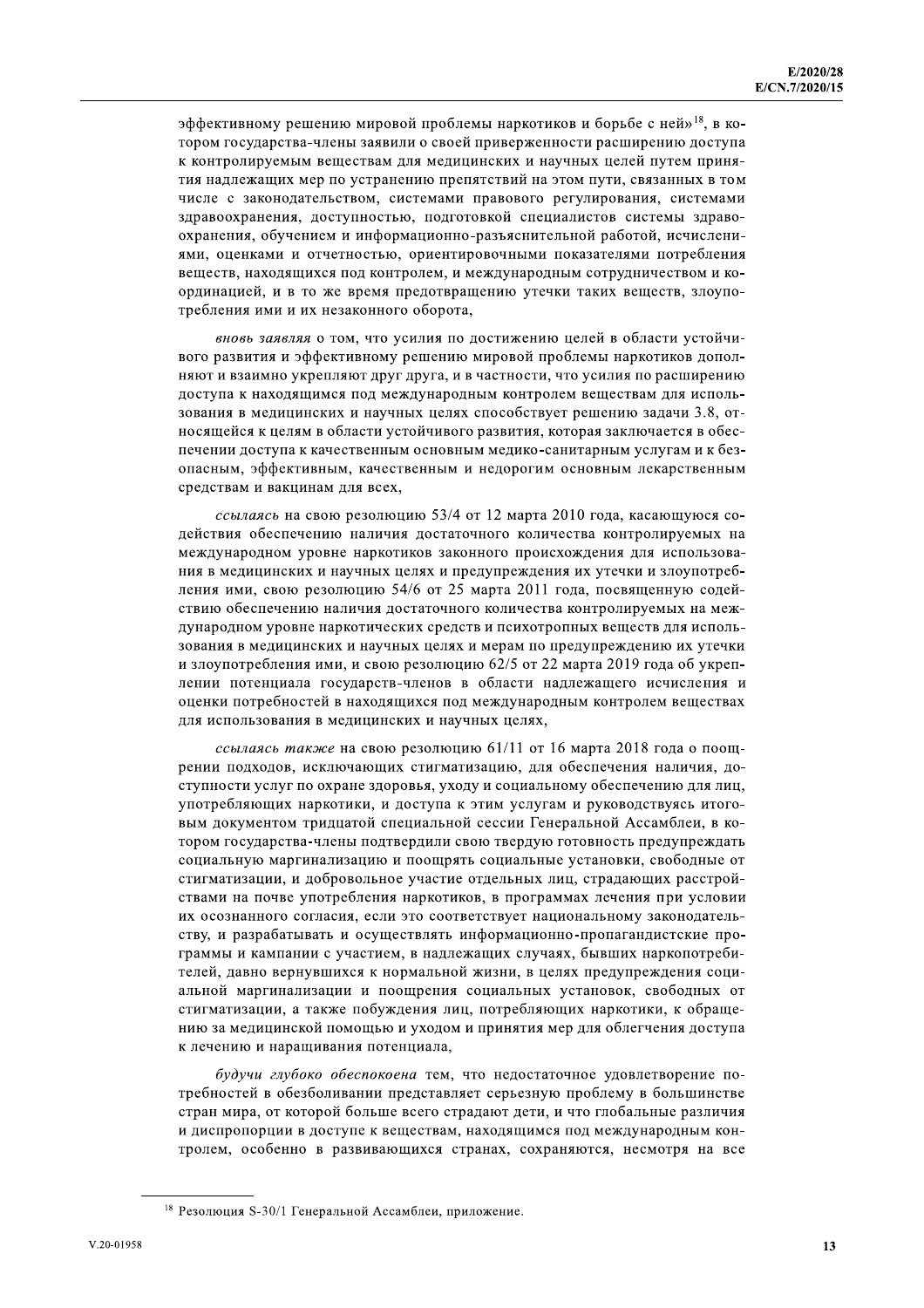усилия<sup>19</sup>, и обращая особое внимание на опасности и риски, связанные с отсутствием доступа к безопасным, эффективным, качественным и доступным в ценовом отношении лекарствам,

будучи в полной мере осведомлена о проблемах, обусловленных злоупотреблением опиоидами или их употреблением в немедицинских целях, с которыми сталкиваются некоторые регионы мира и которые указывают на необходимость применения сбалансированного и комплексного подхода к решению этой проблемы на всех уровнях,

подчеркивая, что в настоящее время в паллиативной помощи ежегодно нуждаются десятки миллионов человек<sup>20</sup>, предвидя увеличение потребности стареющего населения в паллиативном уходе и рост неинфекционных и других хронических заболеваний во всем мире, учитывая важность паллиативной помощи детям и признавая в этой связи, что государства-члены должны располагать оценочными данными о количестве контролируемых на международном уровне веществ, необходимых для медицинских и научных целей, включая лекарственные средства в составах, предназначенных для детей,

подтверждая, что доступ к веществам, находящимся под международным контролем, для медицинских и научных целей, в том числе для паллиативного лечения и оказания неотложной медицинской помощи, способствует осуществлению права на наивысший достижимый уровень физического и психического здоровья,

напоминая о том, что Международный комитет по контролю над наркотиками в рамках своего мандата, вытекающего из международных договоров, собирает представляемые государствами-членами статистические данные, исчисления их законных потребностей в наркотических средствах и оценки их законных потребностей в психотропных веществах, а также информацию о законном изготовлении таких веществ и торговле ими и стремится обеспечить их наличие для медицинских и научных целей,

отмечая, что Управление Организации Объединенных Наций по наркотикам и преступности в соответствии со своим мандатом и в сотрудничестве с правительствами собирает представляемые государствами-членами статистические данные о доступности и наличии находящихся под международным контролем веществ для использования в медицинских и научных целях,

принимая к сведению подготовленную Управлением Организации Объединенных Наций по наркотикам и преступности публикацию "Technical guidance: increasing access and availability of controlled medicines" (Техническое руководство по расширению доступа к контролируемым лекарственным средствам и их наличия), в которой подчеркивается, что для расширения доступа к контролируемым лекарственным средствам и их наличия необходимо объединить усилия на трех главных направлениях, а именно укреплении и интеграции систем, обучении и информировании и управлении производственно-сбытовыми цепями, и учитывать при этом следующие пять сквозных тем: структура экономики, последовательность содержания распространяемых информационных материалов, уход, ориентированный на нужды пациента, предупреждение утечек и использования лекарств в немедицинских целях, а также данные и исследования,

ссылаясь на дополнение к докладу Международного комитета по контролю над наркотиками за 2018 год, озаглавленное «Прогресс в обеспечении достаточной доступности находящихся под международным контролем веществ

<sup>19</sup> Дополнение к докладу Международного комитета по контролю над наркотиками за 2018 год, Руководство ВОЗ по лечению хронической боли у детей (январь 2020 года) и публикация Управления Организации Объединенных Наций по наркотикам и преступности "Technical guidance: increasing access and availability of controlled medicines" (март 2018 года).

<sup>&</sup>lt;sup>20</sup> Резолюция 67.19 Всемирной ассамблеи здравоохранения от 24 мая 2014 года, пункт 10 преамбулы.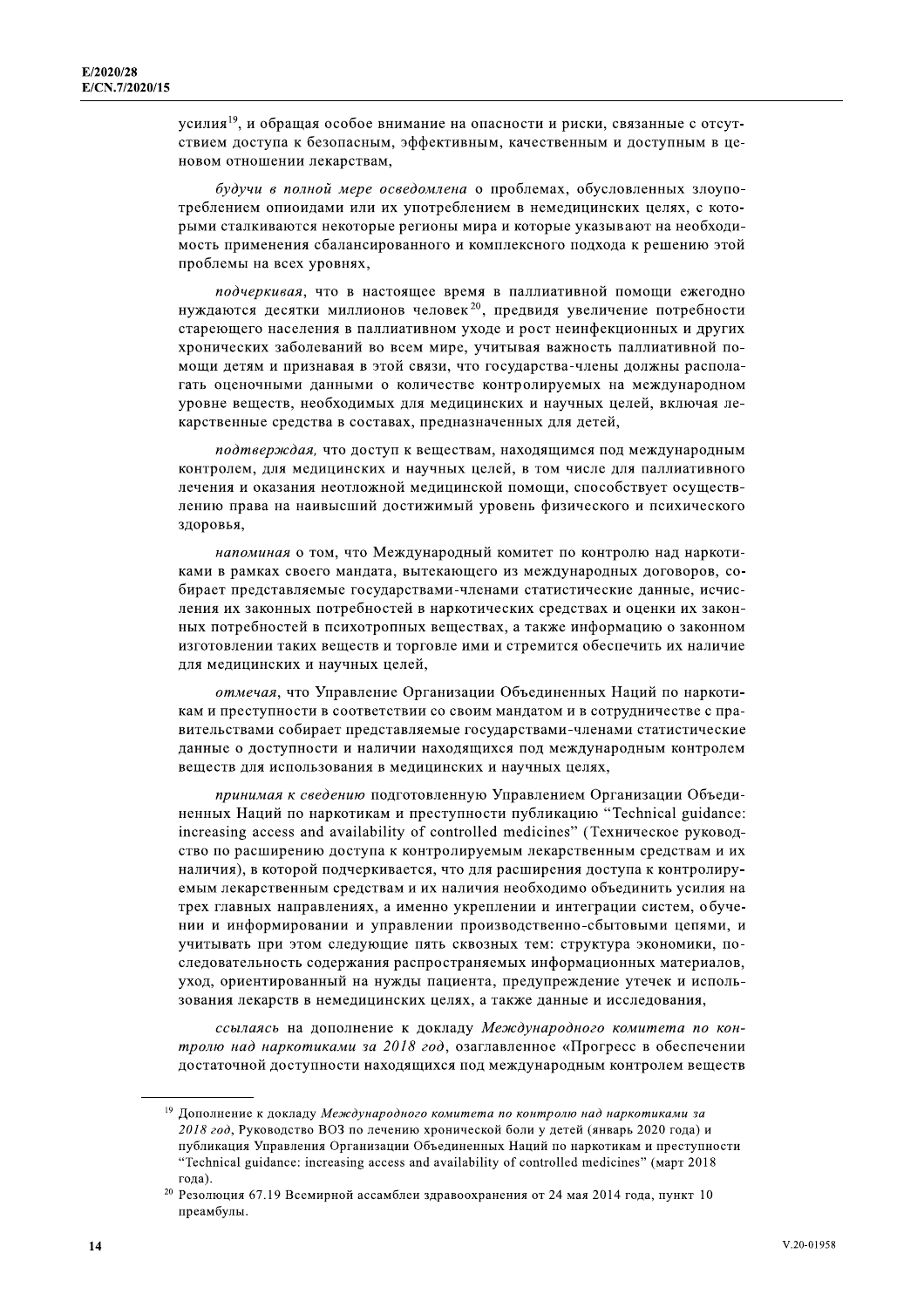для использования в медицинских и научных целях», в котором отмечается, что государства-члены все чаще называют в числе главных факторов, ограничивающих наличие контролируемых веществ для медицинских и научных целей, недостаточную подготовку и слабую информированность медицинских работников включая тот факт, что курсы паллиативной медицины в медицинских учебных заведениях имеются только в 62 процентах стран, представивших информанию

подчеркивая важную роль научного сообщества, неправительственных организаций и гражданского общества, включая медицинских работников, в деле расширения доступа к веществам, находящимся под международным контролем, для использования в медицинских и научных целях и их наличия,

памятуя об озабоченности и важной работе Всемирной ассамблеи здравоохранения по улучшению ситуации с доступностью и наличием находящихся под международным контролем веществ для медицинских и научных целей, особенно для облегчения боли и страданий, в частности по укреплению системы паллиативной медицинской помощи как одного из компонентов комплексного лечения на протяжении всего жизненного цикла, по решению проблемы нехватки лекарств и вакцин во всем мире и по профилактике рака и борьбе с ним в контексте комплексного подхода<sup>21</sup>,

отмечая с признательностью экспертные знания и помощь, предоставляемые Управлением Организации Объединенных Наций по наркотикам и преступности, Международным комитетом по контролю над наркотиками и Всемирной организацией здравоохранения в рамках их соответствующих мандатов в поддержку деятельности в этой области.

ссылаясь на меморандум о договоренности от февраля 2017 года, подписанный Всемирной организацией здравоохранения и Управлением Организации Объединенных Наций по наркотикам и преступности,

отмечая усилия Управления Организации Объединенных Наций по наркотикам и преступности по координации и обеспечению эффективного межучрежденческого сотрудничества в рамках Организации Объединенных Наций для содействия осуществлению международной политики в области контроля над наркотиками и научно и эмпирически обоснованному выполнению международных обязательств, особенно в отношении доступности и наличия веществ, находящихся под международным контролем, для использования в медицинских и научных целях,

с удовлетворением отмечая совместную глобальную программу Управления Организации Объединенных Наций по наркотикам и преступности. Всемирной организации здравоохранения и Международного союза по борьбе с раком, касающуюся обеспечения доступа к контролируемым веществам для использования в медицинских целях при недопущении их утечки и злоупотребления ими, а также глобальный просветительский проект Международного комитета по контролю над наркотиками, посвященный повышению эффективности осуществления международных конвенций о контроле над наркотиками посредством укрепления потенциала в области контроля над незаконной деятельностью, связанной с наркотическими средствами, психотропными веществами и химическими веществами — прекурсорами,

с удовлетворением отмечая также разработанную Управлением Организации Объединенных Наций по наркотикам и преступности Комплексную стратегию преодоления опиоидного кризиса, включая комплект материалов Организации Объединенных Наций по синтетическим наркотикам, которая нацелена, в частности, на поощрение рационального использования опиоидов и расширение доступа к ним для медицинских и научных целей,

<sup>&</sup>lt;sup>21</sup> См. резолюции Всемирной ассамблеи здравоохранения 67.19 от 24 мая 2014 года, 69.25 от 28 мая 2016 года и 70.12 от 31 мая 2017 года.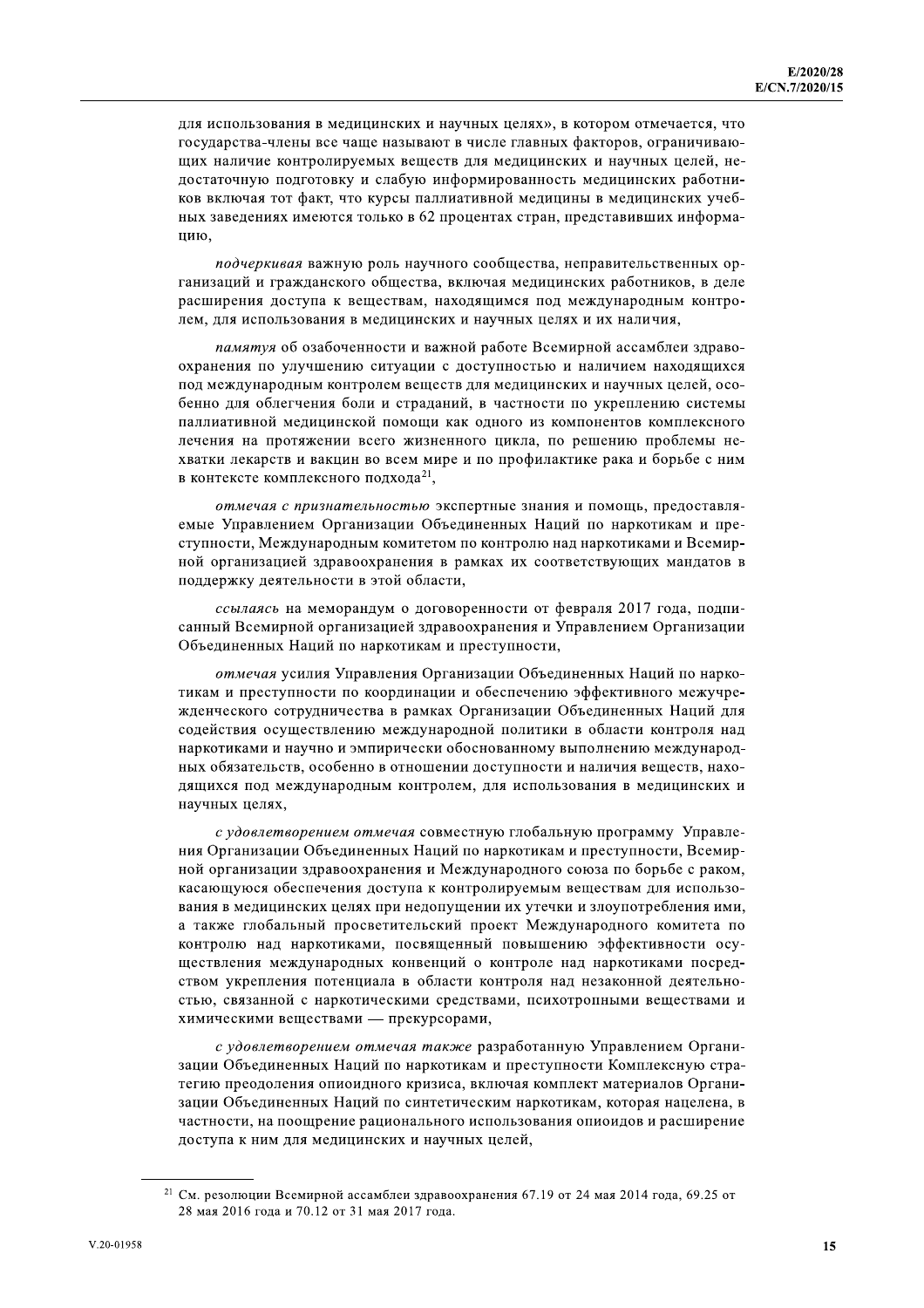подтверждает все соответствующие обязательства в рамках поли- $\mathbf{1}$ . тики международного контроля над наркотиками, и особенно приверженность эффективному выполнению оперативных рекомендаций, сформулированных в итоговом документе тридцатой специальной сессии Генеральной Ассамблеи, озаглавленном «Наша общая приверженность эффективному решению мировой проблемы наркотиков и борьбе с ней»<sup>18</sup>, и направленных на обеспечение наличия контролируемых веществ и доступа к ним для использования исключительно в медицинских и научных целях при одновременном предотвращении их утечки, и, в частности, рекомендацию принимать в соответствии с национальным законодательством меры по наращиванию потенциала и подготовке кадров, в том числе при поддержке соответствующих учреждений системы Организации Объединенных Наций, таких как Всемирная организация здравоохранения и Управление Организации Объединенных Наций по наркотикам и преступности, ориентированные на национальные компетентные органы и специалистов системы здравоохранения, включая фармацевтов, и касающиеся обеспечения надлежащего доступа к контролируемым веществам и их использования в медицинских и научных целях, в том числе для облегчения боли и страданий, рассмотреть возможность разработки и более широкого применения соответствующих клинических руководств по рациональному использованию контролируемых лекарственных средств и проводить надлежащие информационно-разъяснительные кампании под руководством соответствующих национальных органов здравоохранения и в сотрудничестве с другими соответствующими заинтересованными сторонами;

 $\mathcal{L}$ вновь заявляет, что одной из основных целей международной системы контроля над наркотиками является обеспечение наличия и доступности контролируемых веществ для законных медицинских и научных целей при одновременном предупреждении их немедицинского использования или утечки в каналы незаконного оборота и что для ее достижения необходимо устранить все существующие препятствия, в том числе связанные с законодательством, системами правового регулирования, системами здравоохранения, доступностью, подготовкой специалистов системы здравоохранения, обучением и информационно-разъяснительной работой, исчислениями, оценками и отчетностью, ориентировочными показателями потребления веществ, находящихся под контролем, и международным сотрудничеством и координацией;

 $\overline{3}$ . подчеркивает важность применения комплексного стратегического подхода к расширению доступа к контролируемым веществам для использования в медицинских и научных целях и обеспечению их наличия и рационального использования, в том числе для оказания экстренной медицинской помощи;

 $\overline{4}$ призывает государства-члены пользоваться технической поддержкой и инструкциями Управления Организации Объединенных Наций по наркотикам и преступности, Международного комитета по контролю над наркотиками и Всемирной организации здравоохранения, в рамках их соответствующих мандатов, в деле расширения доступа к контролируемым веществам для использования в медицинских и научных целях и обеспечению их наличия и рационального использования, в том числе для оказания экстренной медицинской помощи;

призывает Управление Организации Объединенных Наций по нарко- $5^{\circ}$ тикам и преступности, Всемирную организацию здравоохранения и Международный союз по борьбе с раком продолжать свою работу в рамках совместной глобальной программы и предлагает Международному комитету по контролю над наркотиками продолжать, в рамках его существующего мандата, работу над проектом «МККН-Обучение» и практику проведения региональных учебных семинаров в сотрудничестве с Всемирной организацией здравоохранения и Управлением:

6. призывает Управление Организации Объединенных Наций по наркотикам и преступности совместно с Международным комитетом по контролю над наркотиками и Всемирной организацией здравоохранения в рамках их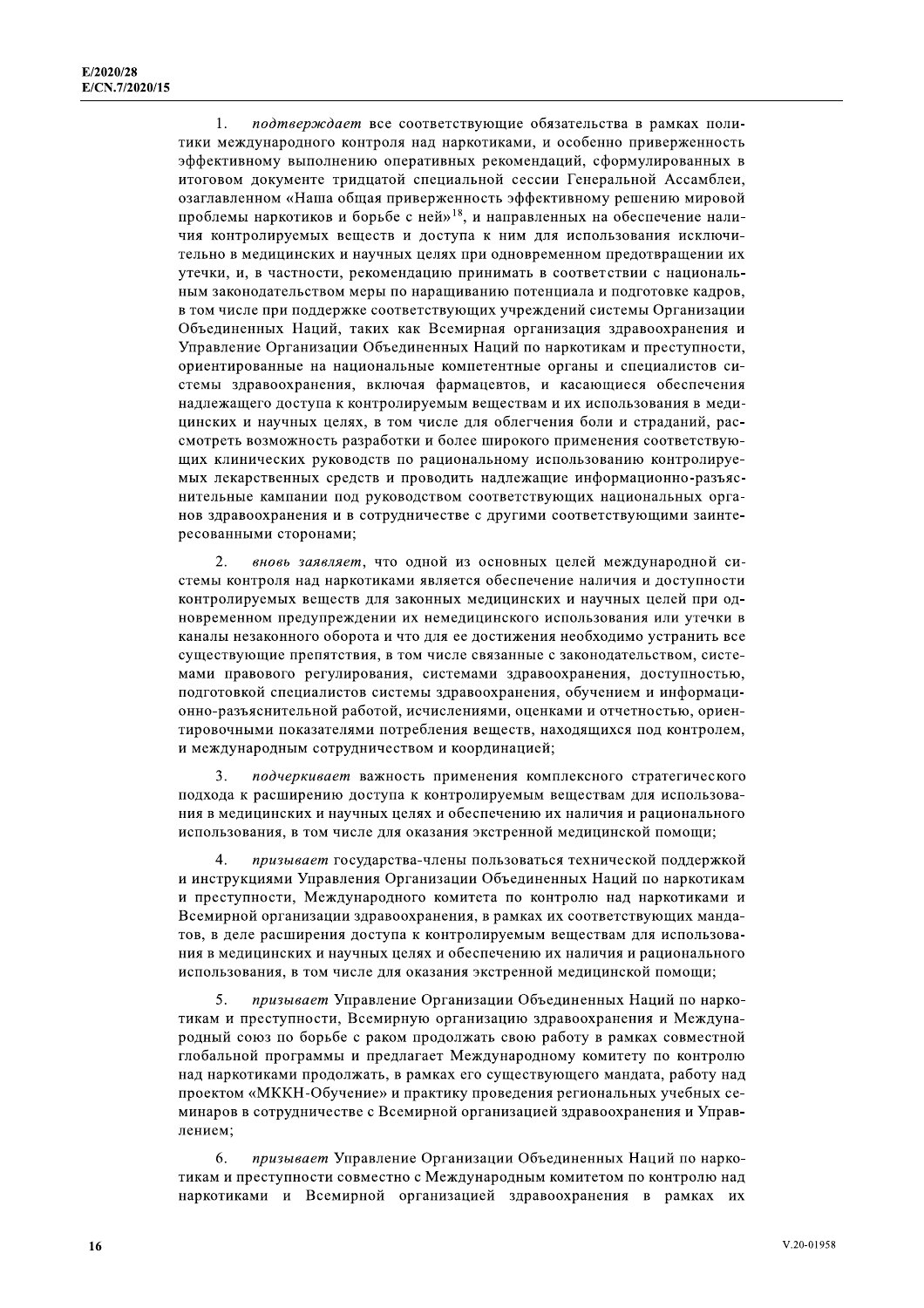действующих мандатов продолжать работу над модулем Комплекта материалов Организации Объединенных Наций по синтетическим наркотикам, посвященным доступности лекарственных средств, дополнив его информацией и ресурсами, касающимися доступности и наличия контролируемых веществ, и способствовать практическому осуществлению предусмотренных в нем мероприятий и распространению информации о них, в надлежащих случаях, путем их включения в свои программы технической помощи и создания потенциала;

 $\tau$ призывает государствам-членам принимать меры для повышения уровня информированности, в том числе предоставлять объективную и достаточную информацию всем соответствующим лицам, в том числе больным, членам их семей и тем, кто обеспечивает уход, а также подчеркивает важность просвещения и обучения работников системы здравоохранения, в частности врачей, фармацевтов и среднего медицинского персонала, с разъяснением важности контролируемых веществ и их рационального использования в медицинских и научных целях и негативных последствий их немедицинского употребления и утечки;

8. призывает государства-члены принять надлежащие меры для разработки и применения научно обоснованных руководств и методических материалов, комплексных программ просвещения и подготовки кадров, а также адресных информационно-просветительских инициатив, включая предоставление объективной и достаточной информации о важности контролируемых веществ и их рационального использования в медицинских и научных целях;

9 призывает государства-члены включить в свои программы в области образования, повышения информированности и подготовки кадров информацию о том, каким образом культурные установки в отношении контроля за состоянием здоровья, а также обезболивания препятствуют доступу всех нуждающихся, включая наркопотребителей, к веществам, находящимся под международным контролем, и их наличию для медицинских целей, в том числе для паллиативного лечения:

10. настоятельно призывает Управление Организации Объединенных Наций по наркотикам и преступности и Международный комитет по контролю над наркотиками и предлагает Всемирной организации здравоохранения и далее расширять и совершенствовать их межучрежденческое сотрудничество в этой области и, в рамках их соответствующих мандатов, продолжать оказывать государствам-членам междисциплинарную техническую поддержку, в том числе в области образования, подготовки кадров и повышения уровня информированности, а также продолжать предоставлять объективную и достаточную информацию о важности контролируемых веществ и их рационального использования в медицинских и научных целях;

11. призывает государства-члены и региональные и международные организации осуществлять инициативы, нацеленные на укрепление и содействие налаживанию сотрудничества и обмена информацией между национальными компетентными органами, научным сообществом, гражданским обществом и другими соответствующими заинтересованными сторонами, в том числе в частном секторе, в целях расширения доступа к контролируемым веществам и их наличия для использования в медицинских и научных целях и более рационального их применения;

 $12.$ призывает государства-члены и предлагает Управлению Организации Объединенных Наций по наркотикам и преступности, Международному комитету по контролю над наркотиками, Всемирной организации здравоохранения и другим соответствующим международным организациям в рамках их соответствующих мандатов удовлетворять поступающие просьбы об оказании технической помощи государствам, в которых сложилась особенно серьезная ситуация из-за нехватки контролируемых на международном уровне веществ для обезболивания и недостаточного доступа к ним, в частности развивающимся странам;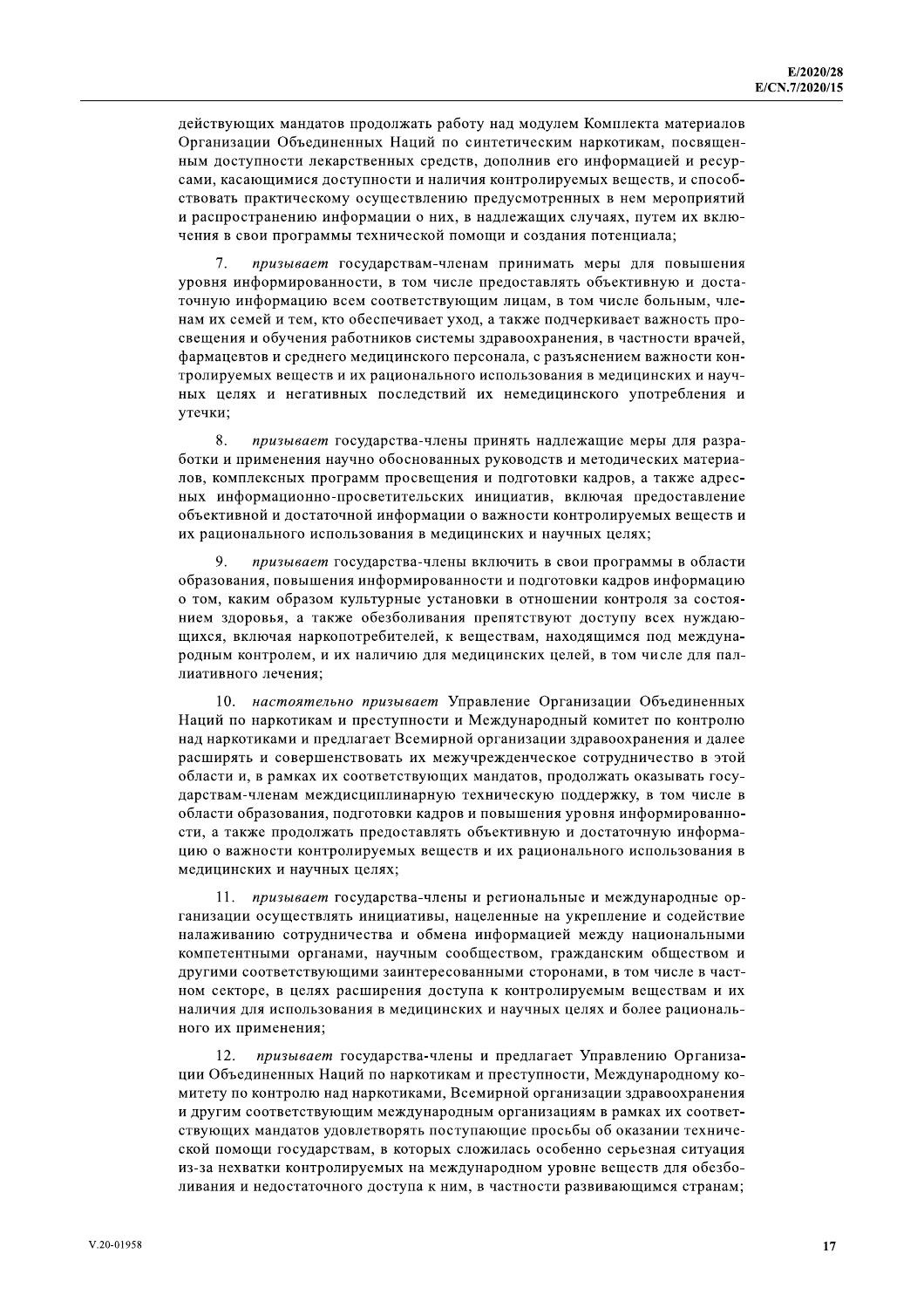13. просит Директора-исполнителя Управления Организации Объединенных Наций по наркотикам и преступности представить Комиссии на ее шестьдесят шестой сессии доклад об осуществлении настоящей резолюции с учетом работы Международного комитета по контролю над наркотиками и Всемирной организации здравоохранения и результатов сотрудничества с ними, в рамках существующих обязательств по представлению докладов;

 $14$ предлагает государствам-членам и другим донорам предоставить внебюджетные ресурсы на эти цели в соответствии с правилами и процедурами Организации Объединенных Наций.

#### Резолюция 63/4

#### Содействие вовлечению молодежи в антинаркотическую профилактику

#### Комиссия по наркотическим средствам,

подтверждая свою приверженность целям и задачам трех международных конвенций о контроле над наркотиками, в том числе озабоченность здоровьем и благополучием человечества и проблемами, касающимися здоровья, социального благополучия и безопасности каждого человека и всего общества и возникающими в результате злоупотребления наркотическими средствами и психотропными веществами, особенно среди детей и молодежи, а также связанной с наркотиками преступностью,

подтверждая важность привлечения молодежи и молодежных организаций к участию в программах Организации Объединенных Наций и деятельности на национальном, региональном и международном уровнях по актуальным для молодежи темам, особенно связанным с проблемой употребления наркотических средств и психотропных веществ,

учитывая, что определение понятия «молодежь» варьируется от страны к стране и постоянно меняется под влиянием меняющихся политических, экономических и социально-культурных условий, и отмечая, что во Всемирной программе действий, касающейся молодежи, до 2000 года и на последующий период молодежь определяется как возрастная когорта от 15 до 24 лет<sup>22</sup>, хотя есть и другие определения,

подтверждая Политическую декларацию и План действий 2009 года по налаживанию международного сотрудничества в целях выработки комплексной и сбалансированной стратегии борьбы с мировой проблемой наркотиков<sup>23</sup>, в которых содержится призыв к тому, чтобы государства-члены обеспечили включение молодежи и детей в сферу осуществления программ профилактики и их участие в этой деятельности с целью расширения охвата и повышения эффективности таких программ и вовлекали все заинтересованные стороны на уровне обшин, включая представителей целевых групп населения и их семьи, членов общин, работодателей и местные организации, в процесс планирования, осуществления, мониторинга и оценки мер по сокращению спроса на наркотики,

подтверждая также заключительный локумент трилцатой специальной сессии Генеральной Ассамблеи 2016 года, озаглавленный «Наша общая приверженность эффективному решению мировой проблемы наркотиков и борьбе с ней»<sup>24</sup>, в частности содержащиеся в нем оперативные рекомендации принимать эффективные практические меры первичной профилактики, которые защищают людей, особенно детей и молодежь, от приобщения к наркотикам, обеспечивая

<sup>22</sup> Резолюция 50/81 Генеральной Ассамблеи, приложение, и резолюция 62/126 Генеральной Ассамблеи, приложение.

<sup>&</sup>lt;sup>23</sup> См. E/2009/28-E/CN.7/2009/12, глава I, раздел С.

<sup>&</sup>lt;sup>24</sup> Резолюция S-30/1 Генеральной Ассамблеи, приложение.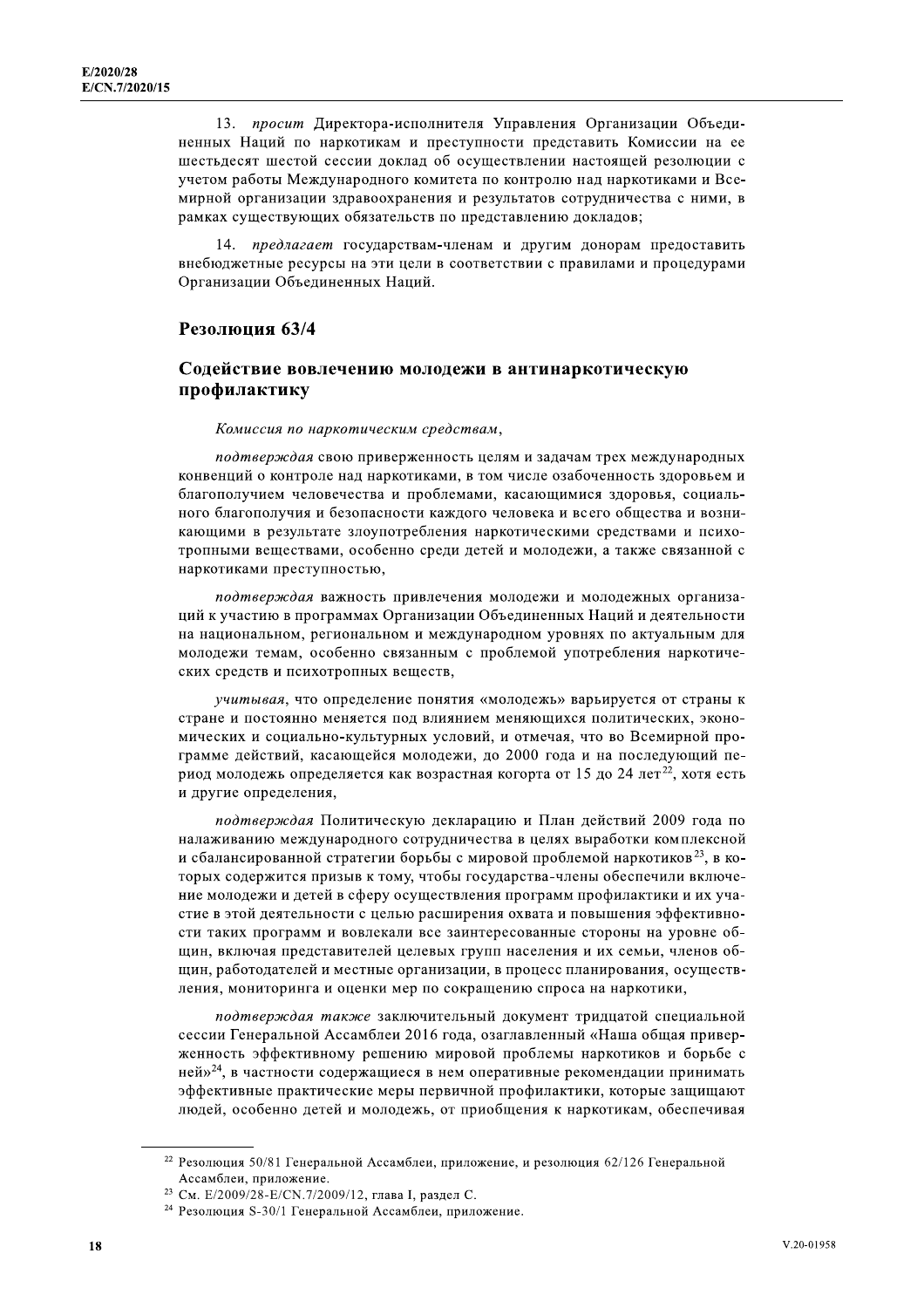предоставление точной информации о рисках, связанных со злоупотреблением наркотиками, способствуя формированию навыков и созданию возможностей, которые позволяют выбирать здоровый образ жизни, осваивать принципы заботливого родительства и создавать здоровую социальную среду, а также повышать уровень доступности, охвата и качества научно обоснованных профилактических мер и механизмов, которые ориентированы на соответствующие возрастные группы и группы риска в различных условиях и призваны охватывать, в частности, как учащуюся, так и неучащуюся молодежь, с помощью программ профилактики злоупотребления наркотиками и общественных информационноразъяснительных кампаний, в том числе с использованием интернета, социальных сетей и других онлайновых платформ, разрабатывать и осуществлять профилактические учебные курсы и программы раннего вмешательства, предназначенные для использования в системе образования на всех уровнях, а также в рамках профессионально-технической подготовки, в том числе на рабочих местах, и повышать способность учителей и других соответствующих специалистов обеспечивать консультирование, профилактику и услуги по уходу или предоставлять рекомендации по этим вопросам,

ссылаясь на принятую на ее шестьдесят второй сессии в 2019 году Декларацию министров об активизации наших действий на национальном, региональном и международном уровнях в целях ускорения выполнения наших совместных обязательств по решению мировой проблемы наркотиков и борьбе с ней<sup>25</sup>. в которой государства-члены обязались обезопасить наше будущее и обеспечить, чтобы никто из людей, затронутых мировой проблемой наркотиков, не был обойден вниманием, активизировав усилия по устранению пробелов в реагировании на сохраняющиеся и новые тенденции и вызовы путем принятия сбалансированных, комплексных, всеобъемлющих, междисциплинарных и научно обоснованных мер противодействия мировой проблеме наркотиков, отводя центральное место в этих усилиях обеспечению безопасности, здоровья и благополучия всех членов общества, в особенности молодежи и детей,

ссылаясь также на Стратегию Организации Объединенных Наций в отношении молодежи «Молодежь-2030», которая лежит в основе усилий Организации Объединенных Наций, и в частности Управления Организации Объединенных Наций по наркотикам и преступности, направленных на усиление поддержки деятельности по расширению прав и возможностей молодежи, и призвана обеспечить, чтобы в рамках этих усилий в полной мере учитывались ее взгляды и мнения.

признавая важность надлежащего учета гендерных и возрастных аспектов в политике и программах, касающихся наркотиков,

ссылаясь на свою резолюцию 60/7 от 17 марта 2017 года о содействии осуществлению научно обоснованных программ и стратегий, затрагивающих общество, семью и школу, с целью профилактики употребления наркотиков среди детей и подростков, в которой она предложила государствам-членам привлекать, в надлежащих случаях, детей и подростков к разработке, осуществлению, мониторингу и оценке программ и стратегий наркопрофилактики, затрагивающих общество, семью и школу,

ссылаясь также на свою резолюцию 61/7 от 16 марта 2018 года, в которой она призвала государства-члены в соответствующих случаях отводить активную роль молодежи и работающим с нею организациям при разработке и осуществлении политики и программ в отношении наркотиков,

ссылаясь далее на свою резолюцию 57/3 от 21 марта 2014 года, в которой подчеркнуто, что профилактика, в основе которой лежат научные данные и процесс адаптации к местным культурным и социально-экономическим условиям, является наиболее эффективным с точки зрения расходов методом

<sup>&</sup>lt;sup>25</sup> См. Официальные отчеты Экономического и Социального Совета, 2019 год, Дополнение № 8 (Е/2019/28), гл. I, разд. В.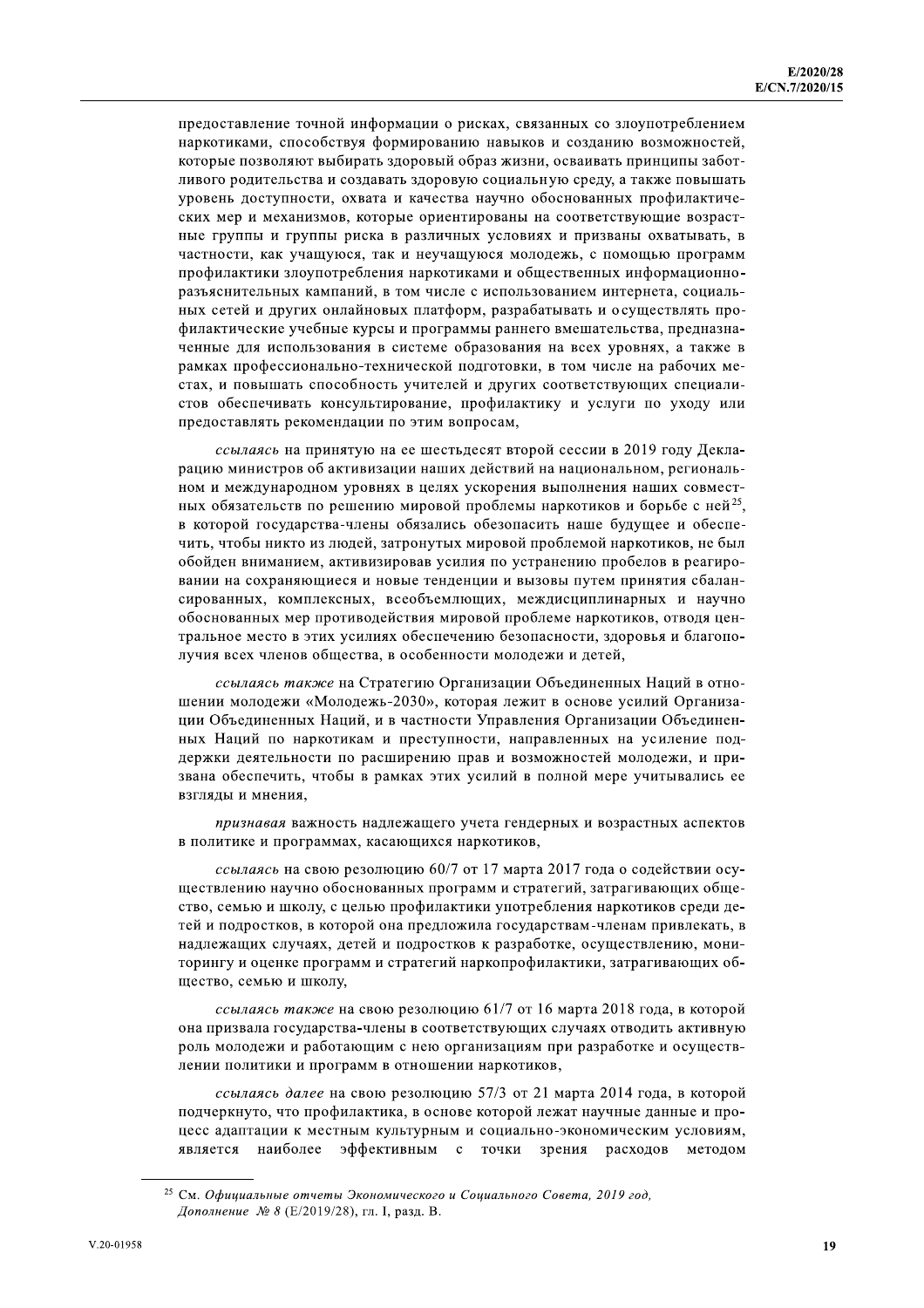профилактики злоупотребления наркотиками и других сопряженных с риском форм поведения и, таким образом, является вкладом в обеспечение благополучия детей, подростков, молодежи, семей и общин,

вновь заявляя о приверженности укреплению здоровья, благосостояния и благополучия всех людей, семей, общин и общества в целом и содействию формирования здорового образа жизни с помощью эффективных, всеобъемлющих и научно обоснованных инициатив по сокращению спроса на всех уровнях, охватывающих, в соответствии с национальным законодательством и тремя конвенциями о международном контроле над наркотиками, меры по профилактике, раннему вмешательству, лечению, уходу, восстановлению, реабилитации и социальной реинтеграции, а также инициативы и меры, направленные на сведение к минимуму пагубных последствий злоупотребления наркотиками для здоровья населения и его социальных последствий,

вновь подтверждая свою решимость уделять приоритетное внимание улучшению положения молодежи и ее интересам и призывая к расширению участия молодежи и молодежных организаций в разработке, по мере необходимости, стратегий и политики развития на местном, национальном, региональном и международном уровнях, что особенно актуально для вовлечения молодежи в деятельность по профилактике потребления наркотиков не в медицинских целях.

ссылаясь на Повестку дня в области устойчивого развития на период до 2030 года<sup>26</sup>, в которой подчеркивается, что дети и молодые люди, особенно находящиеся в уязвимой ситуации, должны иметь возможность учиться на протяжении всей жизни, что поможет им приобрести знания и навыки, необходимые для использования открывающихся возможностей и полноценного участия в жизни общества, подтверждая при этом, что усилия по достижению целей в области устойчивого развития и усилия по эффективному решению мировой проблемы наркотиков дополняют и взаимно укрепляют друг друга,

ссылаясь также на свою резолюцию 58/2 от 17 марта 2015 года, в которой подчеркнуто, что дети и молодежь являются нашим самым ценным ресурсом, и напоминая, что они наш главный источник надежд на лучшее будущее,

отмечая, что приобщение к потреблению наркотиков в молодом возрасте на этапе развития организма может привести к таким пагубным последствиям на более поздних этапах жизни, как повышение вероятности безработицы, проблемы с физическим здоровьем, дисфункциональные социальные связи, склонность к суициду, психические проблемы и сокращение ожидаемой продолжительности жизни<sup>27</sup>,

отмечая также важность привлечения молодежи к полноценному и полноправному участию в работе по профилактике наркомании с учетом особых нужд и интересов молодежи, находящейся в уязвимом положении, и важность вовлечения молодежи в разработку, реализацию и оценку затрагивающих ее программ профилактики,

принимая к сведению разработанные Управлением Организации Объединенных Наций по наркотикам и преступности Международные стандарты профилактики потребления наркотиков и с удовлетворением отмечая подготовку их второго обновленного издания, в котором отмечается, что основной целью профилактики употребления психоактивных веществ является здоровое и безопасное развитие детей и молодежи, позволяющее им реализовать свои способности и потенциал и стать полезными членами общества,

приветствуя Молодежную инициативу Управления Организации Объединенных Наций по наркотикам и преступности, включая ежегодный Молодежный форум, который проводится с 2012 года параллельно с очередными сессиями

<sup>26</sup> Резолюция 70/1 Генеральной Ассамблеи.

<sup>&</sup>lt;sup>27</sup> Всемирный доклад о наркотиках, 2018 год, брошюра 4.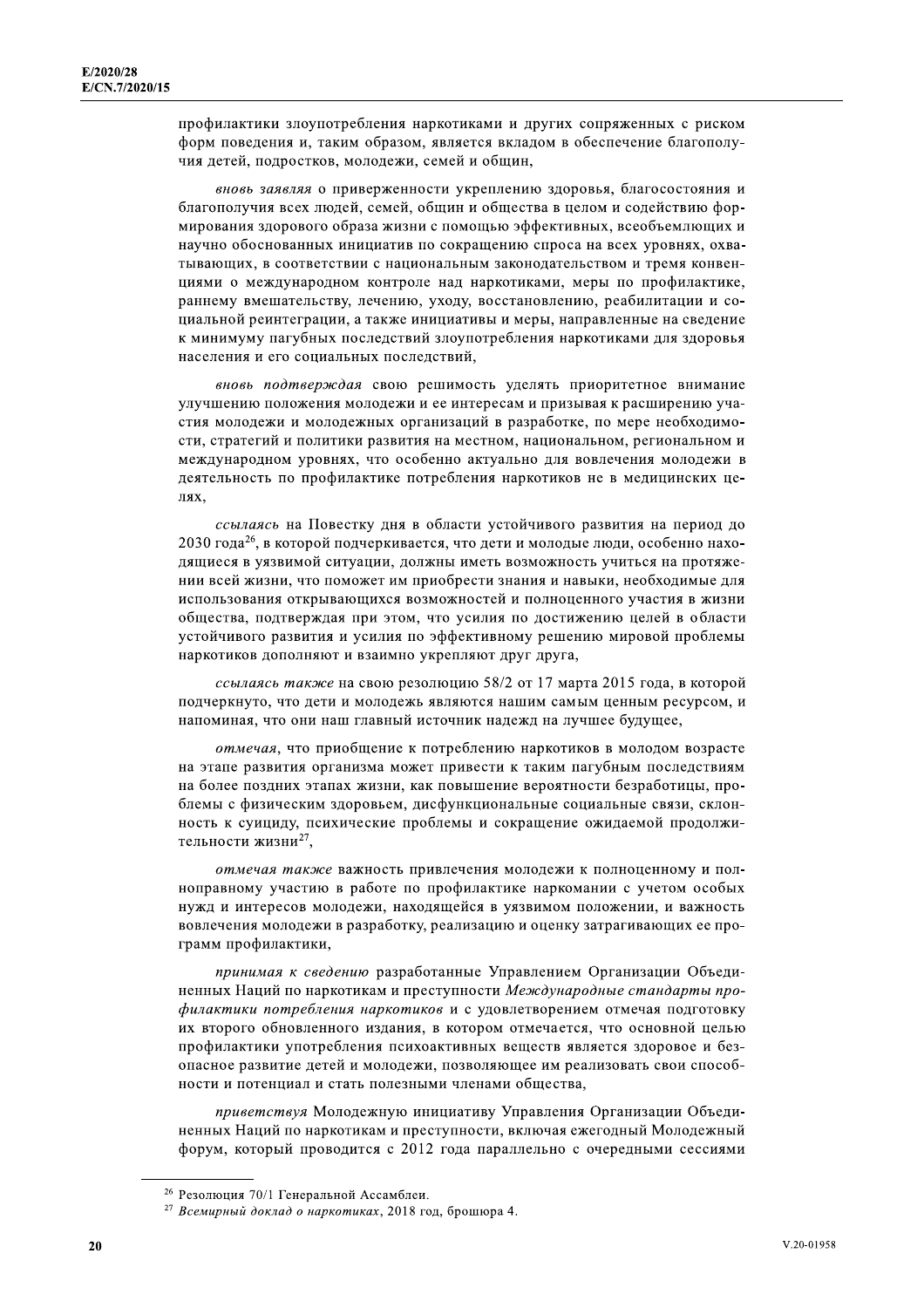Комиссии и является важной неформальной площадкой, на которой молодые люди могут делиться своими соображениями и различными мнениями о более эффективных способах защиты здоровья и благополучия своих сверстников и которая предоставляет им возможность довести свое совместное заявление до сведения тех, кто на глобальном уровне определяет политику в области профилактики употребления наркотиков не в медицинских целях, укрепления здоровья и расширения прав и возможностей молодежи,

с удовлетворением отмечая инициативу «Сначала выслушай», предложенную и разработанную Управлением Организации Объединенных Наций по наркотикам и преступности и Всемирной организацией здравоохранения в партнерстве с государствами-членами в целях расширения поддержки научно обоснованных мероприятий по профилактике наркопотребления и защите благополучия детей и молодежи, их семей и общин,

с удовлетворением отмечая также разработку Управлением Организации Объединенных Наций по наркотикам и преступности научно обоснованных программ, доступных для широкой общественности, в качестве полезных инструментов для практического применения Международных стандартов профилактики потребления наркотиков, подготовленных Управлением Организации Объединенных Наций по наркотикам и преступности и Всемирной организацией здравоохранения, в частности инструментов и программ технической помощи, нацеленных на поддержку формирования у родителей, лиц, осуществляющих уход, и семей навыков и умений для повышения жизнестойкости детей и молодежи и содействия, тем самым, их здоровому и безопасному развитию,

с удовлетворением отмечая далее изданное в 2020 году Управлением Организации Объединенных Наций по наркотикам и преступности «Руководство по вопросам участия молодежи в антинаркотической профилактике», которое призвано стимулировать государства-члены к предоставлению молодым людям возможности соответствующим образом участвовать в разработке и осуществлении надлежащих научно обоснованных программ антинаркотической профилактики, затрагивающих молодежь, в рамках комплексной системы профилактики употребления психоактивных веществ.

признавая важную роль гражданского общества в деле содействия вовлечению молодежи в мероприятия по антинаркотической профилактике,

с удовлетворением отмечая универсальную учебную программу в области профилактики, в рамках которой государствам-членам предоставляются всеобъемлющие научно обоснованные учебные материалы по теории и передовой практике профилактики, предназначенные для тех, кто занимается проведением программ профилактики наркопотребления, включая руководителей, разработчиков и специалистов-практиков,

с удовлетворением отмечая также включение в доклад Международного комитета по контролю над наркотиками за 2019 год тематической главы под названием «Повышение качества услуг по профилактике употребления психоактивных веществ и наркологической помощи для молодежи»,

 $\mathbf{1}$ . с признательностью отмечает вклад молодых людей, молодежных объединений и волонтерских организаций в профилактику потребления наркотиков не в медицинских целях и подчеркивает необходимость учета их опыта при разработке, осуществлении и оценке соответствующих научно и эмпирически обоснованных национальных программ и стратегий;

2. признает важность привлечения к участию молодых людей, их родителей и семей и поддержки молодежных организаций в надлежащих научно и эмпирически обоснованных мероприятиях на национальном, региональном и международном уровнях по профилактике употребления наркотиков не в медицинских целях среди молодежи и призывает государства-члены рассмотреть пути расширения конструктивного участия и поддержки молодых людей в распространении информации о рисках и опасностях, связанных с употреблением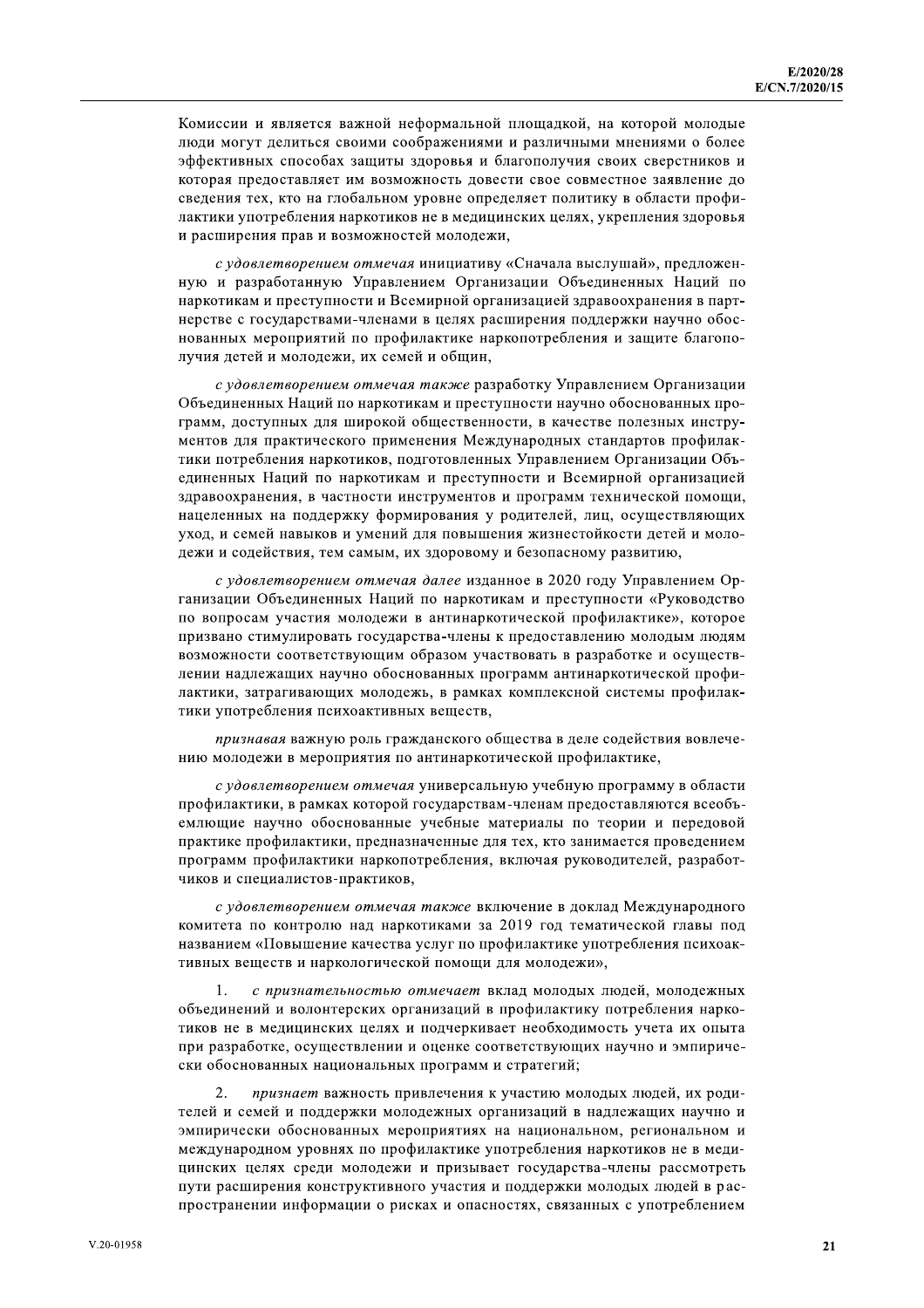наркотиков не в медицинских целях, и пропаганде здорового образа жизни среди их сверстников, в учебных заведениях и в районах проживания с помощью проведения для молодых людей или под их руководством мероприятий на уровне общины:

3. подчеркивает ценный вклад в работу Комиссии, который вносит Молодежный форум, позволяя донести мнения молодежи до сведения лиц, ответственных за разработку политики, и представителей правительств, и рекомендует государствам-членам регулярно отбирать молодых лидеров, ведущих активную работу по профилактике употребления наркотиков не в медицинских целях, укреплению здоровья и расширению прав и возможностей молодежи на национальном уровне, для назначения на добровольной основе в качестве участников Молодежного форума;

 $\mathcal{L}_{\mathcal{L}}$ приветствует участие молодежи в Молодежном форуме, принимает к сведению заявления, с которыми выступают представители Молодежного форума на очередных сессиях Комиссии, и предлагает государствам-членам принимать во внимание рекомендуемые молодежью способы решения мировой проблемы наркотиков и борьбы с ней:

5. просит Управление Организации Объединенных Наций по наркотикам и преступности продолжать предоставлять, сообразно ситуации, возможности для конструктивного участия молодежи в научно и эмпирически обоснованных мероприятиях по профилактике употребления наркотиков не в медицинских целях, укреплению здоровья и расширению прав и возможностей молодежи, в том числе путем содействия проведению и поддержки Молодежного форума и Молодежной инициативы и распространения «Руководства по вопросам участия молодежи в антинаркотической профилактике»;

предлагает государствам-членам, Управлению Организации Объеди-6. ненных Наций по наркотикам и преступности и другим соответствующим международным организациям и организациям гражданского общества максимально эффективно использовать «Руководство по вопросам участия молодежи в работе по профилактике наркомании», опубликованное в 2020 году, и рассмотреть возможности полезного и конструктивного участия молодежи в разработке и осуществлении профилактических программ и политики на основе научных данных, например, на основе универсальной учебной программы в области профилактики и «Руководства по вопросам участия молодежи в работе по профилактике наркомании»;

рекомендует государствам-членам рассмотреть вопрос о применении  $7<sub>1</sub>$ гендерного подхода к деятельности по вовлечению молодежи в разработку, осушествление и оценку мероприятий по профилактике наркопотребления и укреплению здоровья, сообразно ситуации, в рамках национальной наркополитики;

рекомендует также государствам-членам обмениваться через Управление Организации Объединенных Наций по наркотикам и преступности передовой практикой и информацией об эффективных национальных механизмах, способствующих полноценному вовлечению молодежи, в том числе через соответствующие социальные сети, в информационно-просветительские кампании и процесс разработки и осуществления национальных программ профилактики употребления наркотиков не в медицинских целях;

предлагает государствам-членам и Управлению Организации Объединенных Наций по наркотикам и преступности максимально эффективно использовать Международный день борьбы со злоупотреблением наркотическими средствами и их незаконным оборотом и Международный день молодежи для вовлечения молодежи в инициативы по профилактике употребления наркотиков не в медицинских целях среди молодежи;

10. призывает государства-члены рассмотреть вопрос о присоединении к инициативе «Сначала выслушай», выдвинутой Управлением Организации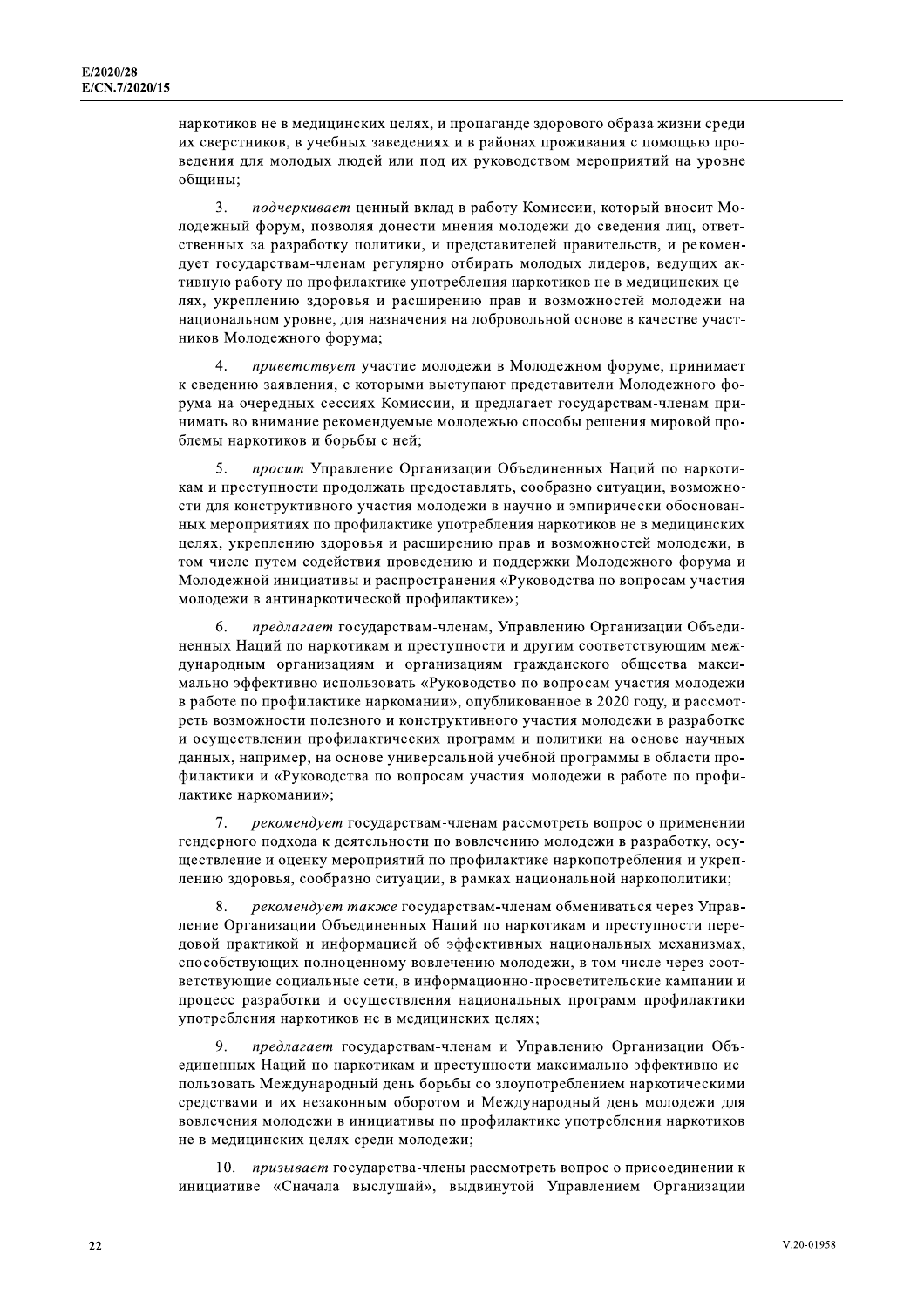Объединенных Наций по наркотикам и преступности и Всемирной организацией здравоохранения, и оказании поддержки ее осуществлению;

11. призывает также государства-члены расширять сферу охвата и повышать качество научно обоснованных профилактических программ с учетом Международных стандартов профилактики потребления наркотиков, разработанных Управлением Организации Объединенных Наций по наркотикам и преступности и Всемирной организацией здравоохранения, в том числе программ, направленных на поддержку формирования у родителей, лиц, осуществляющих уход, и семей навыков и умений, необходимых для повышения устойчивости детей и молодежи к употреблению наркотиков не в медицинских целях и содействия их здоровому и безопасному развитию;

12. просит Директора-исполнителя Управления Организации Объединенных Наций по наркотикам и преступности представить Комиссии по наркотическим средствам на ее шестьдесят четвертой сессии, в рамках существующих обязательств по отчетности, доклад о выполнении настоящей резолюции;

13. предлагает государствам-членам и другим донорам предоставлять внебюджетные ресурсы на вышеизложенные цели в соответствии с правилами и процедурами Организации Объединенных Наций.

#### Резолюция 63/5

#### Содействие альтернативному развитию как ориентированной на развитие стратегии контроля над наркотиками

#### Комиссия по наркотическим средствам,

признавая, что мировая проблема наркотиков остается вызовом для всего человечества в том, что касается его здоровья, безопасности и благополучия, и намереваясь решить эту проблему, для того чтобы все люди могли сохранять здоровье и достоинство и жить в условиях мира, безопасности и процветания,

подтверждая, что программы и политика в отношении наркотиков, в том числе в области развития, должны осуществляться в соответствии с целями и принципами Устава Организации Объединенных Наций, нормами международного права и положениями Всеобщей декларации прав человека<sup>28</sup> и, в частности, на основе полного уважения суверенитета и территориальной целостности государств, принципа невмешательства во внутренние дела государств, всех прав человека, основных свобод, достоинства, присущего всем людям, и принципов равноправия и взаимного уважения между государствами, а также принципа общей и совместной ответственности, ссылаясь на цели в области устойчивого развития и учитывая конкретную ситуацию в соответствующих странах и регионах,

обращая особое внимание на то, что Единая конвенция о наркотических средствах 1961 года с поправками, внесенными Протоколом 1972 года<sup>29</sup>, Конвенция о психотропных веществах 1971 года<sup>30</sup>, Конвенция Организации Объединенных Наций о борьбе против незаконного оборота наркотических средств и психотропных веществ 1988 года<sup>31</sup> и другие соответствующие международные документы являются краеугольным камнем системы международного контроля над наркотиками,

напоминая, что Политическая декларация<sup>32</sup>, принятая Генеральной Ассамблеей в 1998 году на ее двадцатой специальной сессии, посвященной совместной борьбе с мировой проблемой наркотиков, Политическая декларация и План

<sup>&</sup>lt;sup>28</sup> Резолюция 217 А (III) Генеральной Ассамблеи.

<sup>&</sup>lt;sup>29</sup> United Nations, *Treaty Series*, vol. 976, No. 14152.

<sup>&</sup>lt;sup>30</sup> Ibid., vol. 1019, No. 14956.

<sup>&</sup>lt;sup>31</sup> Ibid., vol. 1582, No. 27627.

<sup>&</sup>lt;sup>32</sup> Резолюция S-20/2 Генеральной Ассамблеи, приложение.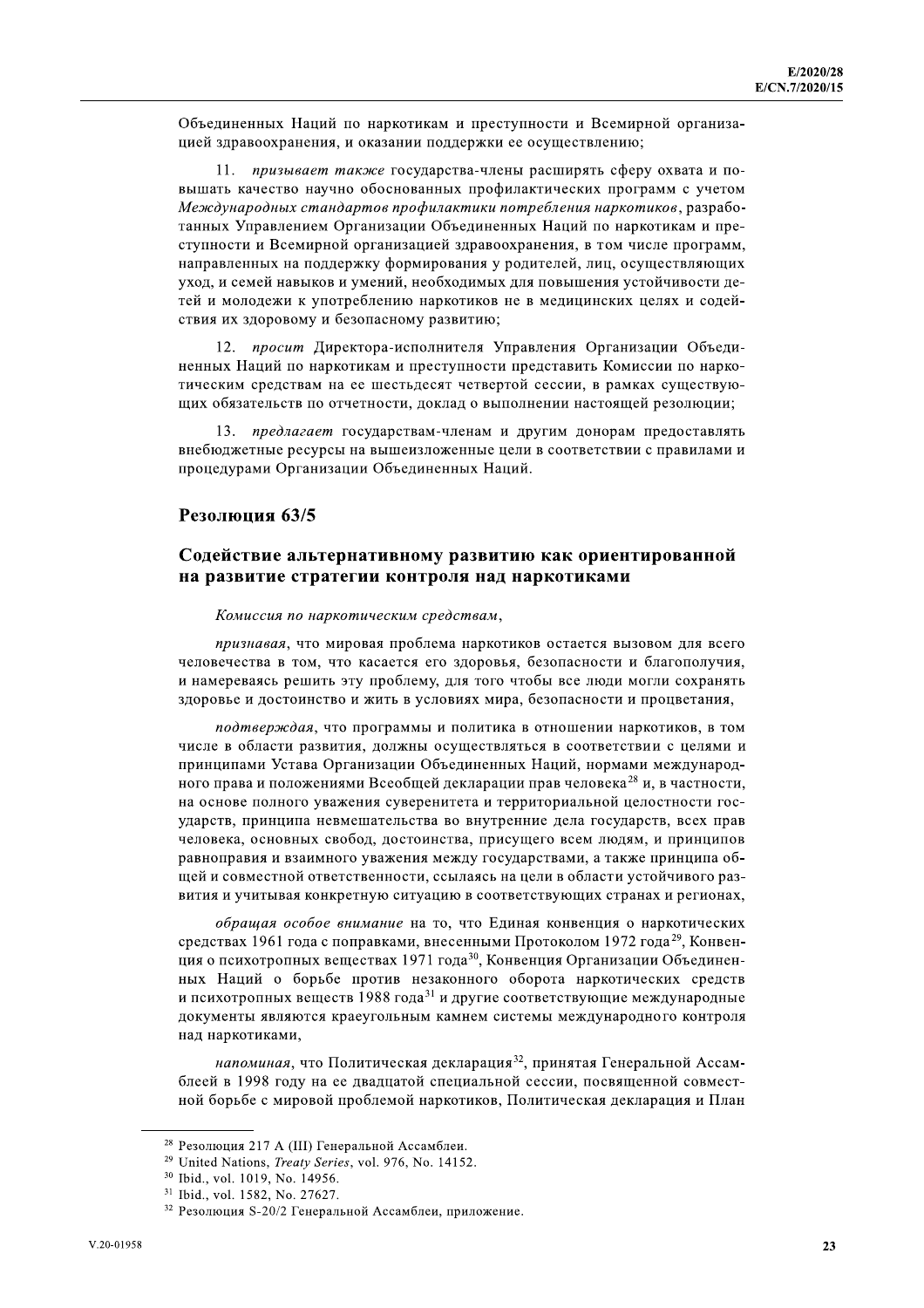действий по налаживанию международного сотрудничества в целях выработки комплексной и сбалансированной стратегии борьбы с мировой проблемой наркотиков<sup>33</sup> 2009 года, совместное заявление министров по итогам проведенного Комиссией по наркотическим средствам в 2014 году обзора на высоком уровне хода осуществления государствами-членами Политической декларации и Плана действий<sup>34</sup>, итоговый документ тридцатой специальной сессии Генеральной Ассамблеи 2016 года, озаглавленный «Наша общая приверженность эффективному решению мировой проблемы наркотиков и борьбе с ней»<sup>35</sup>, и принятая на этапе заседаний на уровне министров шестьдесят второй сессии Комиссии в 2019 году Декларация министров об активизации наших действий на национальном, региональном и международном уровнях в целях ускорения выполнения наших совместных обязательств по решению мировой проблемы наркотиков и борьбе с ней<sup>36</sup> являются важными программными документами о решении мировой проблемы наркотиков и борьбе с ней,

подчеркивая, что альтернативное развитие следует также учитывать при осуществлении устойчивой стратегии контроля посевов, которая в зависимости от национальной ситуации может предусматривать, помимо прочего, уничтожение посевов и принятие правоохранительных мер, в свете Политической декларации и Плана действий по налаживанию международного сотрудничества в целях выработки комплексной и сбалансированной стратегии борьбы с мировой проблемой наркотиков и итогового документа тридцатой специальной сессии Генеральной Ассамблеи, проведенной в 2016 году, и принимая во внимание Руководящие принципы Организации Объединенных Наций в области альтернативного развития, принятые Генеральной Ассамблеей в ее резолюции 68/196 от 18 декабря 2013 года.

подтверждая, что альтернативное развитие является важной, правомерной, жизнеспособной и устойчивой альтернативой незаконному культивированию наркотикосодержащих растений и эффективной мерой борьбы с мировой проблемой наркотиков и другими связанными с наркотиками видами преступной деятельности, а также выбором в пользу содействия формированию общества, свободного от злоупотребления наркотиками, и что оно является одним из ключевых элементов политики и программ сокращения незаконного производства наркотиков, а также неотъемлемой частью усилий, прилагаемых правительствами с целью добиться устойчивого развития общества,

вновь заявляя о своей приверженности уважению, защите и поощрению всех прав человека, основных свобод, достоинства, присущего всем людям, и верховенства права в процессе разработки и осуществления политики в отношении наркотиков,

ссылаясь на Повестку дня в области устойчивого развития на период до 2030 года<sup>37</sup> и подчеркивая, что осуществление Руководящих принципов Организации Объединенных Наций в области альтернативного развития должно быть согласовано с усилиями по выполнению соответствующих задач, поставленных в рамках целей в области устойчивого развития и имеющих отношение к вопросу альтернативного развития в рамках мандата Комиссии по наркотическим средствам, и что усилия по достижению целей в области устойчивого развития и эффективному решению мировой проблемы наркотиков дополняют и взаимно укрепляют друг друга,

<sup>33</sup> См. Официальные отчеты Экономического и Социального Совета, 2009 год, Дополнение № 8 (Е/2009/28), глава I, раздел С.

<sup>&</sup>lt;sup>34</sup> См. Официальные отчеты Экономического и Социального Совета, 2014 год, Дополнение № 8 (Е/2014/28), глава I, раздел С.

<sup>&</sup>lt;sup>35</sup> Резолюция S-30/1 Генеральной Ассамблеи, приложение.

<sup>&</sup>lt;sup>36</sup> См. Официальные отчеты Экономического и Социального Совета, 2019 год, Дополнение № 8 (Е/2019/28), глава I, раздел В.

<sup>37</sup> Резолюция 70/1 Генеральной Ассамблеи.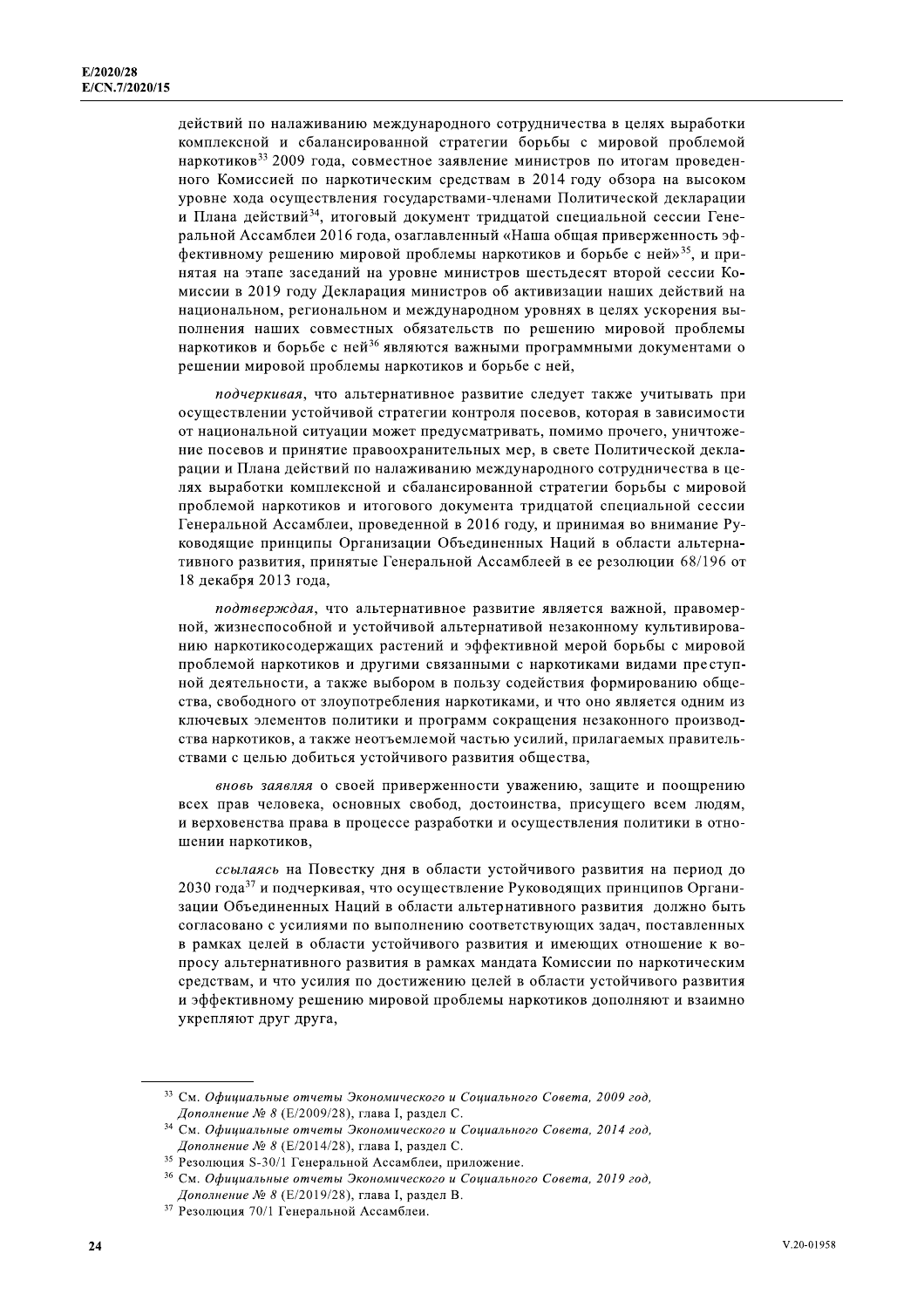с доба измерение ожиемога состоянного и провинны Чиничтай (Ган-<br>2002) -1-7 собере 2010 реал состоянного уритменного ранератив состоянного ранеративного ранеративного ранеративного ранеративного ранеративного ранеративног

или, анконолись челоне разметного перитического конторного перитического перитического перитического перитического перитического перитического перитического перитического перитического перитического перитического перитич

÷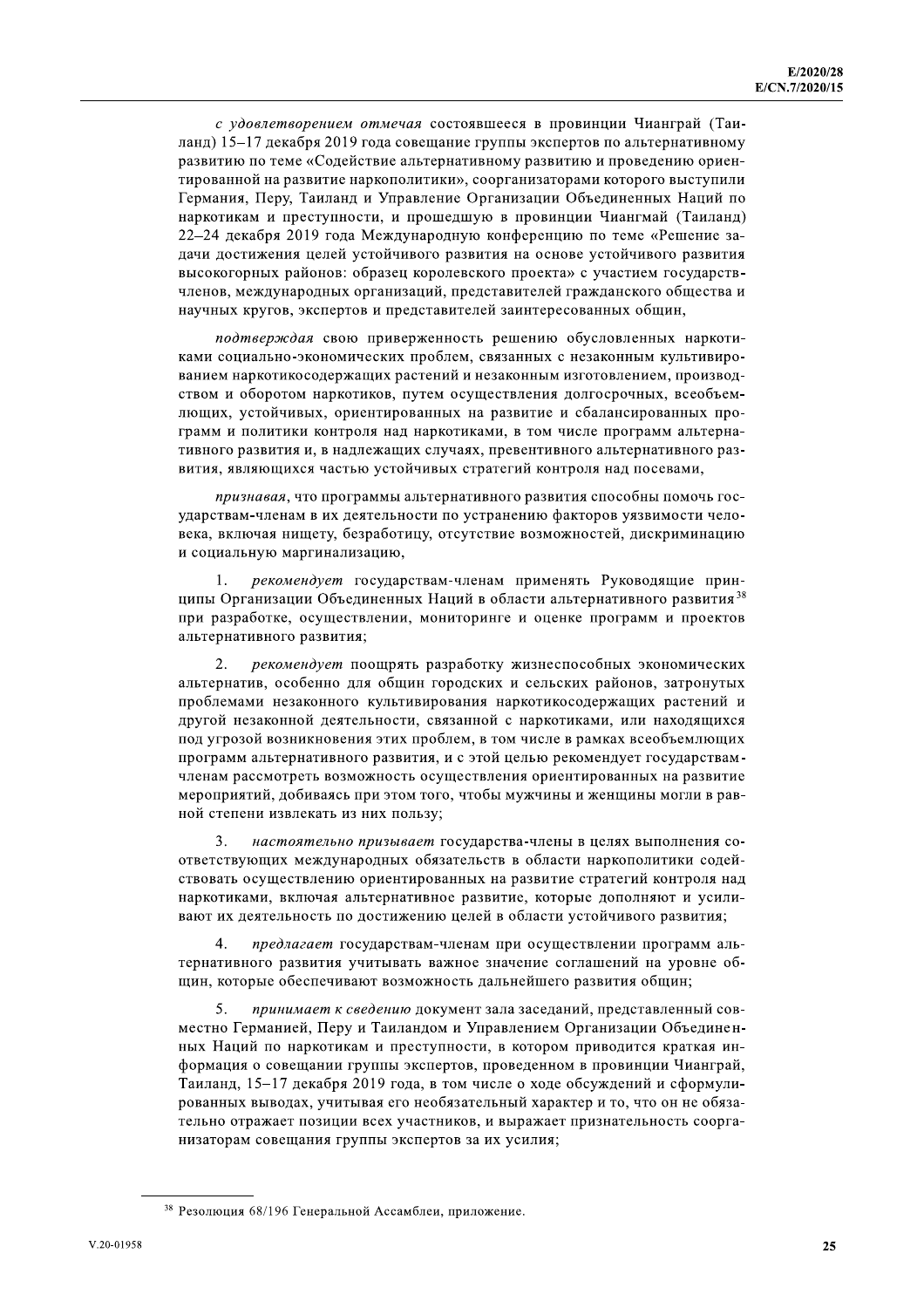рекомендует государствам-членам продолжать обмениваться извле-6. ченными уроками, передовой практикой и опытом и расширять диалог, касающийся ориентированных на развитие программ и политики контроля над наркотиками, включая осуществление Руководящих принципов Организации Объединенных Наций в области альтернативного развития;

7. настоятельно призывает государства-члены и далее поощрять сбор данных, проведение научных исследований и обмен информацией в целях выявления причин незаконного культивирования наркотикосодержащих растений и другой незаконной связанной с наркотиками деятельности и подготовки обоснования и представления доказательств, с тем чтобы определить факторы, способствующие незаконному культивированию, и разработать более совершенные методы оценки воздействия;

8. предлагает соответствующим международным финансовым учреждениям, органам системы Организации Объединенных Наций, неправительственным организациям и частному сектору, при необходимости, рассмотреть возможность расширения своей поддержки, в том числе в форме долгосрочного и гибкого финансирования, для осуществления всеобъемлющих, сбалансированных и ориентированных на развитие программ контроля над наркотиками и жизнеспособных экономических альтернатив, в частности программ альтернативного развития, включая, в надлежащих случаях, программы превентивного альтернативного развития, на основе выявленных потребностей и национальных приоритетов для районов и групп населения, затронутых незаконным культивированием наркотикосодержащих растений или находящихся под угрозой его возникновения, с целью его предупреждения, сокращения и ликвидации и призывает государства, по возможности, сохранять твердую приверженность делу финансирования таких программ;

9. рекомендует государствам-членам налаживать и укреплять партнерские отношения друг с другом, а также со всеми соответствующими заинтересованными сторонами, включая региональные и международные организации, частный сектор, гражданское общество и финансовые учреждения, в деле осушествления проектов и программ альтернативного развития;

10. просит Директора-исполнителя Управления Организации Объединенных Наций по наркотикам и преступности представить Комиссии на ее шестьдесят четвертой сессии доклад об осуществлении настоящей резолюции;

11. предлагает государствам-членам и другим донорам предоставить внебюджетные ресурсы на вышеуказанные цели в соответствии с правилами и процедурами Организации Объединенных Наций.

#### Решение 63/1

# Включение метил-альфа-фенилацетоацетата (МАФА). включая его оптические изомеры, в Таблицу I Конвенции Организации Объединенных Наций о борьбе против незаконного оборота наркотических средств и психотропных вешеств 1988 года

На 6-м заседании 4 марта 2020 года Комиссия по наркотическим средствам 47 голосами при отсутствии голосовавших против и воздержавшихся постановила включить метил-альфа-фенилацетоацетат (МАФА), включая его оптические изомеры, в Таблицу I Конвенции Организации Объединенных Наций о борьбе против незаконного оборота наркотических средств и психотропных вешеств 1988 года.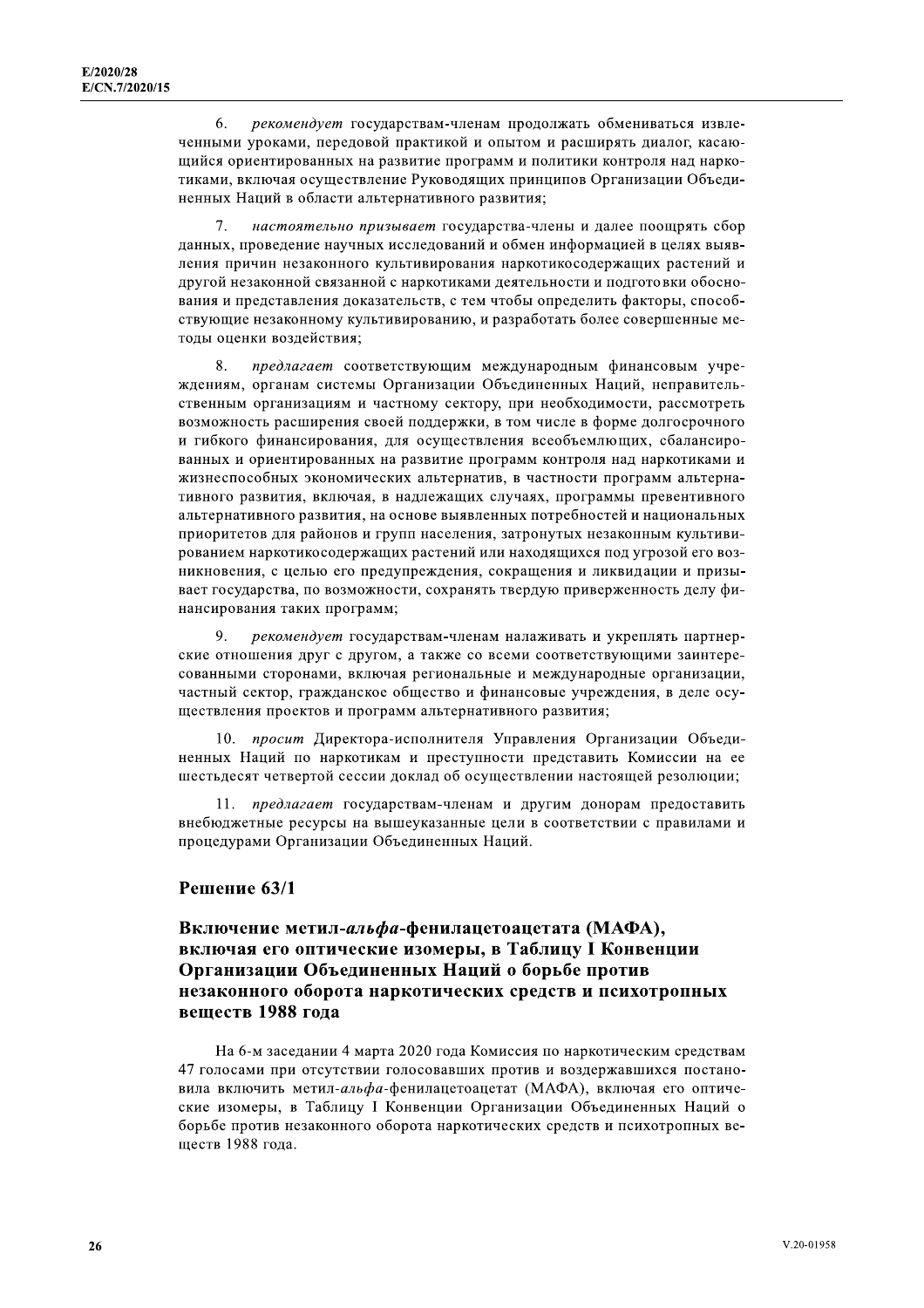#### Решение 63/2

# Включение кротонилфентанила в Список I Единой конвенции о наркотических средствах 1961 года с поправками, внесенными в нее в соответствии с Протоколом 1972 года

На 6-м заседании 4 марта 2020 года Комиссия по наркотическим средствам 47 голосами при отсутствии голосовавших против и одном воздержавшемся постановила включить кротонилфентанил в Список I Единой конвенции о наркотических средствах 1961 года с поправками, внесенными в нее в соответствии с Протоколом 1972 года.

#### Решение 63/3

# Включение валерилфентанила в Список I Единой конвенции о наркотических средствах 1961 года с поправками, внесенными в нее в соответствии с Протоколом 1972 года

На 6-м заседании 4 марта 2020 года Комиссия по наркотическим средствам 47 голосами при отсутствии голосовавших против и воздержавшихся постановила включить валерилфентанил в Список I Единой конвенции о наркотических средствах 1961 года с поправками, внесенными в нее в соответствии с Протоколом 1972 года.

#### Решение 63/4

#### Включение ДОХ в Список I Конвенции о психотропных веществах 1971 года

На 6-м заседании 4 марта 2020 года Комиссия по наркотическим средствам 48 голосами при отсутствии голосовавших против и воздержавшихся постановила включить ДОХ в Список I Конвенции о психотропных веществах 1971 года.

#### Решение 63/5

# Включение AB-FUBINACA в Список II Конвенции о психотропных веществах 1971 года

На 6-м заседании 4 марта 2020 года Комиссия по наркотическим средствам 48 голосами при отсутствии голосовавших против и воздержавшихся постановила включить AB-FUBINACA в Список II Конвенции о психотропных веществах 1971 гола.

#### Решение 63/6

# Включение 5F-AMB-PINACA (5F-AMB, 5F-MMB-PINACA) в Список II Конвенции о психотропных веществах 1971 года

На 6-м заседании 4 марта 2020 года Комиссия по наркотическим средствам 49 голосами при отсутствии голосовавших против и воздержавшихся постановила включить 5F-AMB-PINACA (5F-AMB, 5F-MMB-PINACA) в Список II Конвенции о психотропных веществах 1971 года.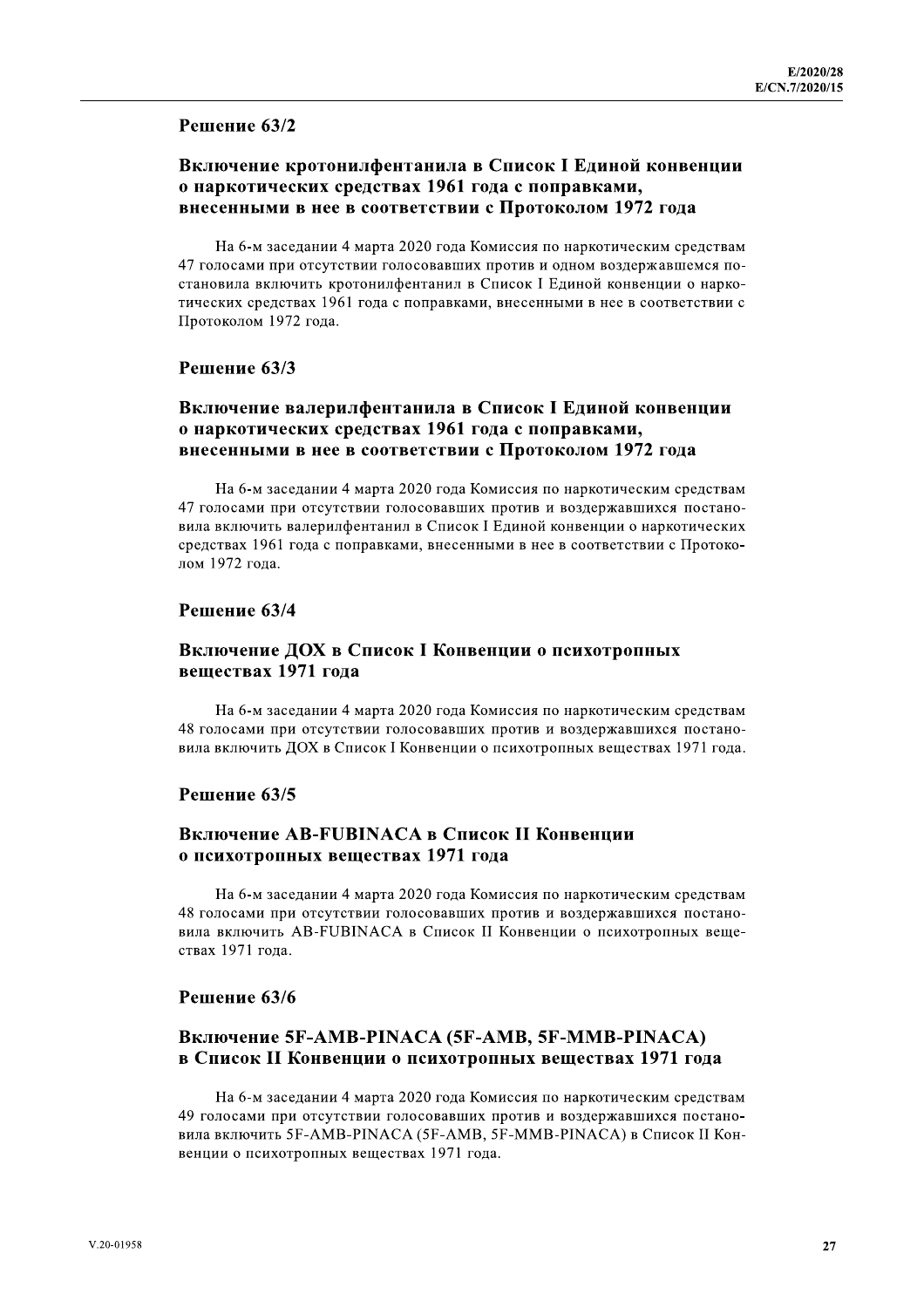#### Решение 63/7

# Конвенции о психотропных веществах 1971 года

E/2020/28<br>
Е/СК.7/2020/15<br>
Решение 63/7<br>
Включение 5F-MDMB-PICA (5F-MDMB-2201) в Список II<br>
Конвенции о психотропных веществах 1971 года<br>
На 6-м заседании 4 марта 2020 года Комиссия по наркотическим средств<br>
48 голосами На 6-м заседании 4 марта 2020 года Комиссия по наркотическим средствам 48 голосами при отсутствии голосовавших против и воздержавшихся постановила включить 5F-MDMB-PICA (5F-MDMB-2201) в Список II Конвенции о психотропных веществах 1971 года. На 6-м заседании 4 марта 2020 года Комиссия по наркотическим срав и вила включить 5F-MDMB-PICA (5F-MDMB-2201) в Список II Конвенции хотропных веществах 1971 года.<br> **Решение 63/8**<br> **Включение 4F-MDMB-PINACA в Список II Ко** 

#### Решение 63/8

На 6-м заседании 4 марта 2020 года Комиссия по наркотическим средствам 49 голосами при отсутствии голосовавших против и воздержавшихся постановила включить 4F-MDMB-BINACA в Список II Конвенции о психотропных веществах 1971 года. 9 исихотронных веществах 1971 года<br>
49 голосами при отсутствии голосовавших против и воздержавшихся поетано-<br>
вила включить 4F-MDMB-BINACA в Список II Конвенции о психотропных ве<br>
ществах 1971 года.<br> **Решение 63/9**<br>
Вклю

#### Решение 63/9

На 6-м заседании 4 марта 2020 года Комиссия по наркотическим средствам 49 голосами при отсутствии голосовавших против и воздержавшихся постановила включить 4-СМС (4-хлорметкатинон; клефедрон) в Список II Конвенции о психотропных веществах 1971 года. В СИРСОК И КОНБЕНЦИИ О ИСИЛОГРОШНЫХ ВСЦССТВАХ 1991<br>
На 6-м заседании 4 марта 2020 года Комиссия по наркотическим<br>
49 голосами при отсутствии голосовавших против и воздержавшихся<br>
вида включение 63/10<br> **Решение 63/10**<br> **В** 

#### Решение 63/10

На 6-м заседании 4 марта 2020 года Комиссия по наркотическим средствам 48 голосами при отсутствии голосовавших против и воздержавшихся постановила включить N-этилгекседрон в Список II Конвенции о психотропных веществах 1971 года.  $\sigma$  Неимогронных веществах 1971 года<br>
На 6-м заседании 4 марта 2020 года Комиссия по наркоти<br>
48 голосами при отсутствии голосовавших против и воздерже<br>
вила включить N-этилгекседрон в Список II Конвенции о пси<br>
ствах 1

#### Решение 63/11

На 6-м заседании 4 марта 2020 года Комиссия по наркотическим средствам 49 голосами при отсутствии голосовавших против и воздержавшихся постановила включить альфа-ФГП в Список II Конвенции о психотропных веществах 1971 года.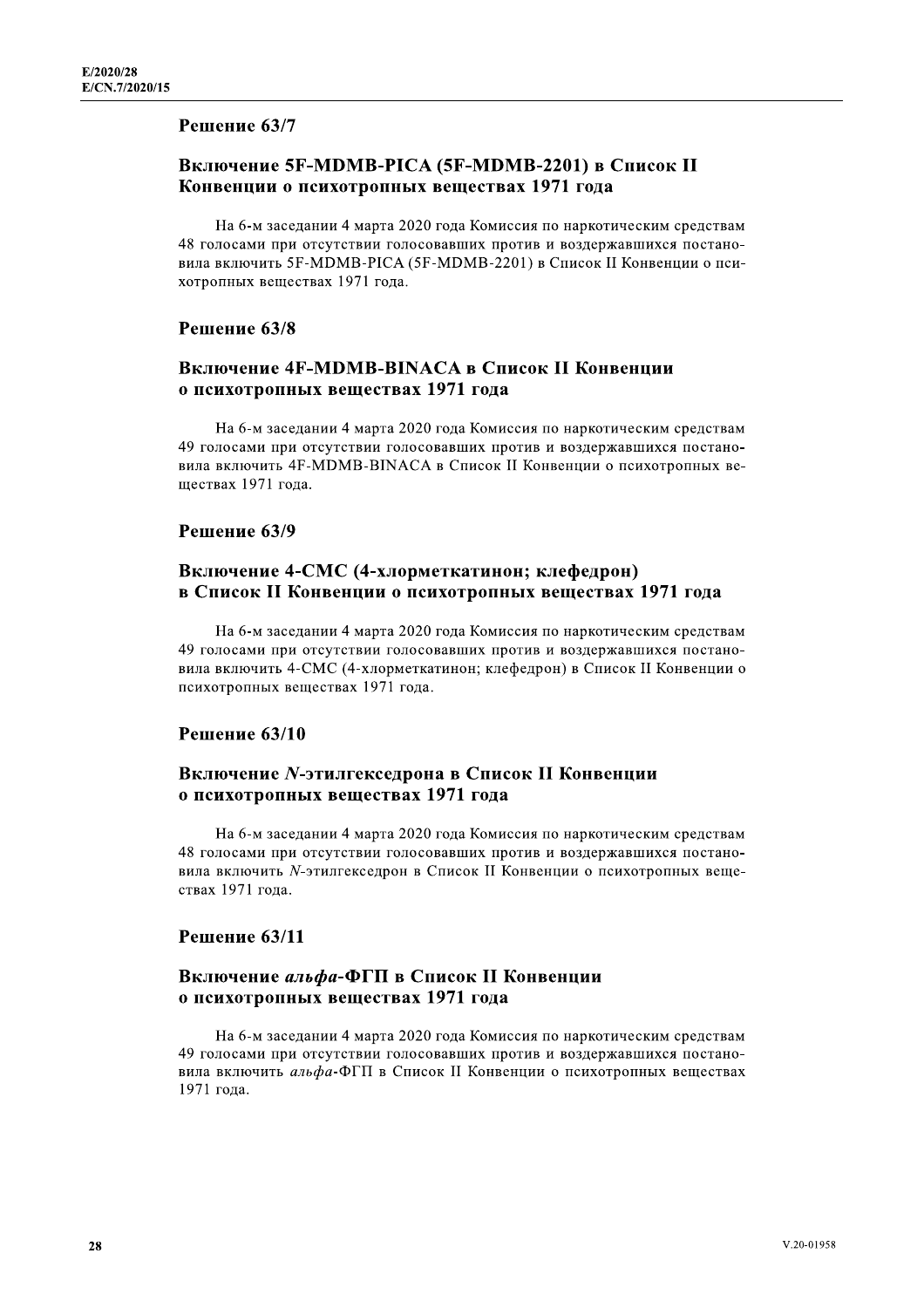# Решение 63/12

## Включение флуалпразолама в Список IV Конвенции о психотропных веществах 1971 года

На 6-м заседании 4 марта 2020 года Комиссия по наркотическим средствам 50 голосами при отсутствии голосовавших против и воздержавшихся постановила включить флуалпразолам в Список IV Конвенции о психотропных веществах 1971 года.

#### Решение 63/13

#### Включение этизолама в Список IV Конвенции о психотропных веществах 1971 года

На 6-м заседании 4 марта 2020 года Комиссия по наркотическим средствам 50 голосами при отсутствии голосовавших против и воздержавшихся постановила включить этизолам в Список IV Конвенции о психотропных веществах 1971 года.

#### Решение 63/14

# Изменения в сфере применения контроля над веществами: рекомендации в отношении установления списочного статуса каннабиса и связанных с ним вешеств, предложенные Всемирной организацией здравоохранения

Комиссия по наркотическим средствам на 6-м заседании 4 марта 2020 года напомнила о своем мандате по международным конвенциям о контроле над наркотиками, согласно которому она проводит голосование по рекомендациям, касающимся списочного статуса веществ, и постановила продолжить на своей нынешней (шестьдесят третьей) сессии рассмотрение рекомендаций Всемирной организации здравоохранения в отношении каннабиса и связанных с ним веществ, принимая во внимание их сложность, с целью прояснения смысла этих рекомендаций и последствий их выполнения, а также оснований для их вынесения, и постановила провести голосование по этому вопросу на своей возобновленной шестьдесят третьей сессии в декабре 2020 года в интересах сохранения целостности международной системы контроля.

#### Решение 63/15

#### Усовершенствованный и оптимизированный вопросник к ежегодным докладам

Комиссия по наркотическим средствам на 7-м заседании 4 марта 2020 года:

постановила в соответствии с обязательством, сформулированным a) в Декларации министров 2019 года<sup>39</sup>, утвердить вопросник к ежегодным докладам, представленный Комиссии в записке Секретариата «Усовершенствованный и оптимизированный вопросник к ежегодным докладам»<sup>40</sup>, для учета и оценки

<sup>&</sup>lt;sup>39</sup> Декларация министров об активизации наших действий на национальном, региональном и международном уровнях в целях ускорения выполнения наших совместных обязательств по решению мировой проблемы наркотиков и борьбе с ней (см. Официальные отчеты Экономического и Социального Совета, 2019 год, Дополнение № 8 (Е/2019/28), глава I, раздел В).

<sup>40</sup> Утвержденный Комиссией вопросник к ежегодным докладам содержится в документе E/CN.7/2020/12. Утверждение вопросника не означает одобрения Комиссией руководства,